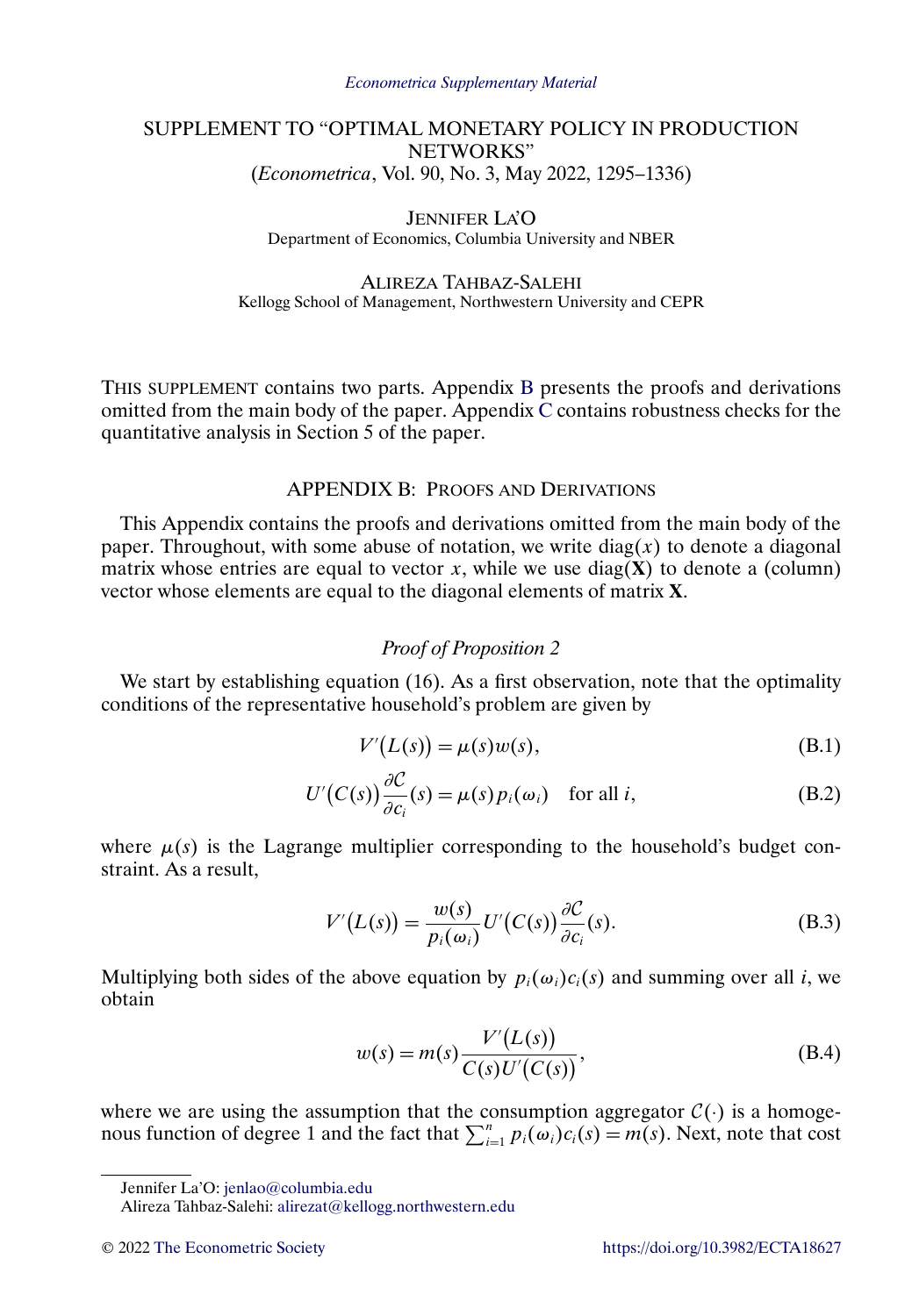<span id="page-1-0"></span>minimization by firms in industry *i* implies that<sup>1</sup>

$$
mc_i(s) = w(s) (z_i \cdot \partial F_i / \partial l_i(s))^{-1}.
$$
 (B.5)

Replacing  $w(s)$  from [\(B.4\)](#page-0-0) into the above equation establishes (16).

We next show that if a feasible allocation is implementable as a sticky-price equilibrium, it must satisfy (13). Consider the price-setting problem of firm  $k$  in industry  $i$ , which sets its nominal price to maximize the expected value of its real profits:

$$
\max_{p_{ik}(\omega_{ik})} \mathbb{E}_{ik} \left[ \frac{U'(C(s))}{P(s)} \big( (1-\tau_i) p_{ik}(\omega_{ik}) y_{ik}(s) - \text{mc}_i(s) y_{ik}(s) \big) \right], \tag{B.6}
$$

$$
\text{s.t.} \quad y_{ik}(s) = \left(p_{ik}(\omega_{ik})/p_i(\omega_i)\right)^{-\theta_i} y_i(s). \tag{B.7}
$$

In the above problem,  $U'(C(s))$  is the representative household's marginal utility of consumption and  $P(s)$  is the nominal price of the consumption good bundle. Consequently, the nominal price set by the firm satisfies the following first-order condition:

$$
\mathbb{E}_{ik}\bigg[U'(C(s))\frac{\partial C}{\partial c_i}(s)y_i(s)\bigg(\frac{p_{ik}(\omega_{ik})}{p_i(\omega_i)}\bigg)^{1-\theta_i}\bigg((1-\tau_i)\bigg(\frac{\theta_i-1}{\theta_i}\bigg)-\frac{mc_i(s)}{p_{ik}(\omega_{ik})}\bigg)\bigg]=0,
$$

where we are using the fact that  $\partial \mathcal{C}/\partial c_i(s) = p_i(\omega_i)/P(s)$ .<sup>2</sup> Using equation (B.7) to express  $p_{ik}(\omega_{ik})/p_i(\omega_i)$  in terms of quantities then implies that

$$
p_{ik}(\omega_{ik}) = \left[ (1 - \tau_i) \left( \frac{\theta_i - 1}{\theta_i} \right) \right]^{-1} \frac{\mathbb{E}_{ik} [v_{ik}(s) \operatorname{mc}_i(s)]}{\mathbb{E}_{ik} [v_{ik}(s)]},
$$
(B.8)

where  $v_{ik}(s)$  is given by (17). Consequently, the nominal price set by the firm satisfies

$$
p_{ik}(\omega_{ik}) = \frac{1}{\chi_i^s \varepsilon_{ik}(s)} \text{mc}_i(s), \tag{B.9}
$$

where  $\chi_i^s = (1 - \tau_i)(\theta_i - 1)/\theta_i$  is a wedge that arises due to government taxes/subsidies and monopolistic markups, whereas  $\varepsilon_{ik}(s)$  is given by (15) and represents a wedge that arises due to the presence of nominal rigidities. Combining (B.9) with [\(B.3\)](#page-0-0) and (B.7), we obtain

$$
V'(L(s)) = \chi_i^s \varepsilon_{ik}(s) U'(C(s)) \frac{\partial C}{\partial c_i}(s) \frac{w(s)}{\operatorname{mc}_i(s)} \left(\frac{y_{ik}(s)}{y_i(s)}\right)^{-1/\theta_i}.
$$

Replacing for mc<sub>i</sub>(s) from (B.5) into the above equation then establishes (13).

<sup>&</sup>lt;sup>1</sup>The assumption that labor is an essential input in the production technology of all goods guarantees that  $\partial F_i/\partial l_i(s) > 0$  for all i. Furthermore, note that the realized marginal cost of all firms in the same industry are identical, that is, mc<sub>ik</sub>(s) = mc<sub>i</sub>(s) for all s ∈ S and all firms k in industry i. As a result,  $\partial F_i/\partial I_{ik}(s)$  is the same for all firms  $k$  in industry  $i$ . We therefore drop the firm index  $k$  in (B.5).

<sup>2</sup>This is a consequence of the household's optimization problem. Specifically, multiplying both sides of [\(B.2\)](#page-0-0) by  $c_i(s)$  and summing over all i implies that  $\mu(s) = U'(C(s))/P(s)$ , where we are using the assumption that  $C(\cdot)$ is a homogenous function of degree 1. Plugging this back into [\(B.2\)](#page-0-0) then implies that  $\partial \mathcal{C}/\partial c_i(s) = p_i(\omega_i)/P(s)$ .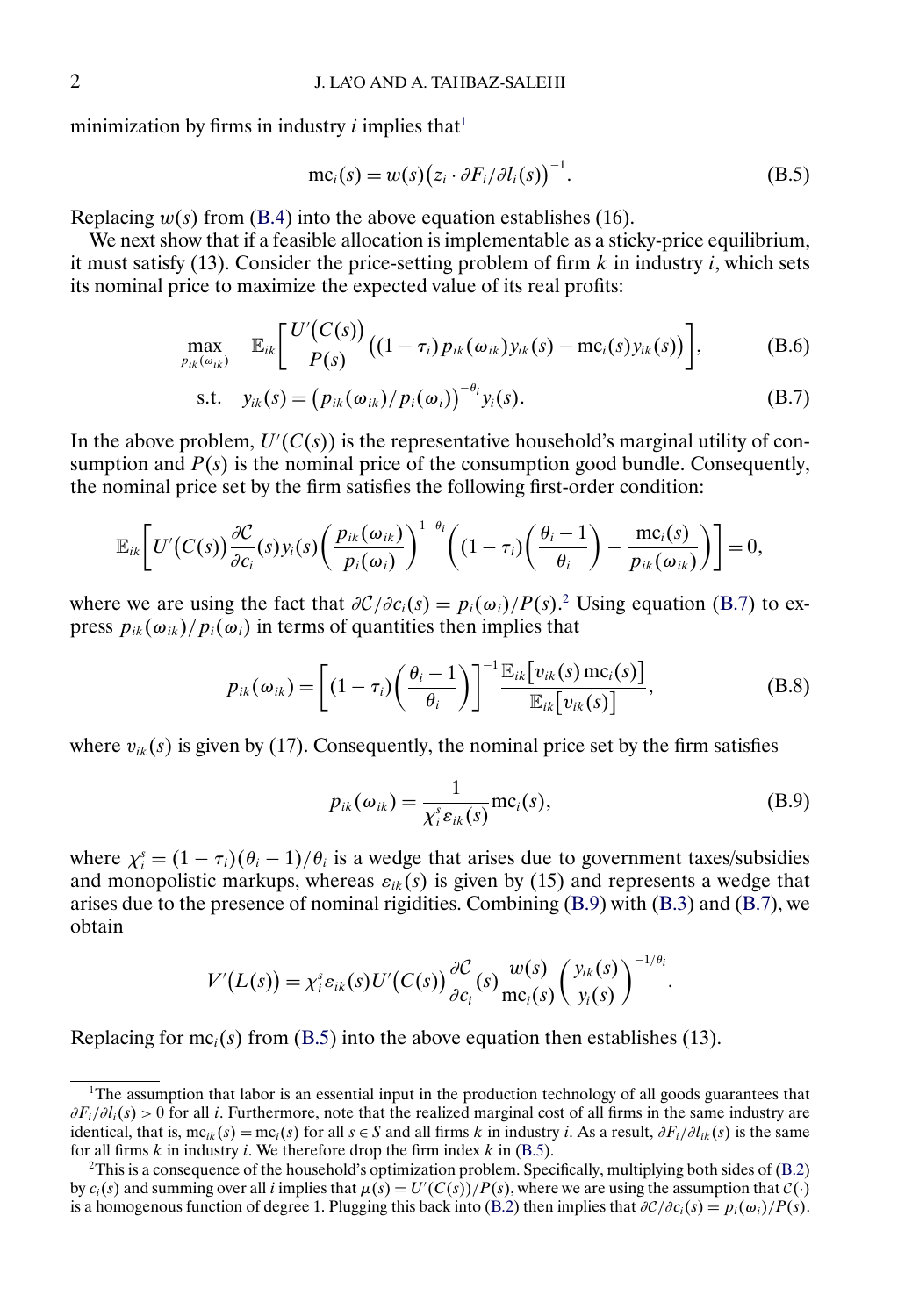Finally, to establish (14), recall that the representative household's first-order optimality condition requires that [\(B.2\)](#page-0-0) is satisfied for all i. As a result,

$$
\frac{\partial C}{\partial c_j}(s) = \frac{p_j(\omega_j)}{p_i(\omega_i)} \frac{\partial C}{\partial c_i}(s) = \chi_i^s \varepsilon_{ik}(s) \frac{\partial C}{\partial c_i}(s) \frac{p_j(\omega_j)}{\operatorname{mc}_i(s)} \left(\frac{y_{ik}(s)}{y_i(s)}\right)^{-1/\theta_i},
$$

for all pairs of industries i and j, where once again we are using  $(B.7)$  and  $(B.9)$ . Furthermore, whenever industry *i* is an input supplier of industry *i*, cost minimization by firm  $k$ in industry  $i$  implies that

$$
mc_i(s) = p_j(\omega_j) (z_i \cdot \partial F_i / \partial x_{ij,k}(s))^{-1}.
$$

The juxtaposition of the last two equations establishes (14).

### *Proof of Proposition 1*

We establish this result as a special case of Proposition 2. Recall from Definitions 1 and 2 that a flexible-price equilibrium can be cast as a sticky-price equilibrium with an information structure under which the state  $s = (z, \omega)$  is measurable with respect to the information set of all firms. As a result, in any flexible-price equilibrium, the right-hand side of (16) is measurable with respect to the information set of firm  $k$  in industry i, which in turn implies that  $\mathbb{E}_{ik}[\text{mc}_i(s)] = \text{mc}_i(s)$ . Consequently, (15) implies that  $\varepsilon_{ik}(s) = 1$  for all  $k \in [0, 1]$ , all  $i \in I$ , and all  $s \in S$ . Plugging this into (13) and (14) and using the fact that all firms in the same industry set identical prices—and hence have identical outputs—then establishes (10) and (11).

#### *Proof of Theorem 1*

We prove the necessity claim as the converse claim is straightforward. Suppose there exists a flexible-price allocation indexed by  $(\chi_1^f, \ldots, \chi_n^f)$  that is also implementable as a sticky-price equilibrium. By Propositions 1 and 2, such an allocation simultaneously satisfies equations  $(10)$ – $(11)$  and  $(13)$ – $(14)$ . As a result,

$$
\chi_i^f = \chi_i^s \varepsilon_{ik}(s) \left( \frac{y_{ik}(s)}{y_i(s)} \right)^{-1/\theta_i}
$$

for all states  $s \in S$  and all firms  $k \in [0, 1]$  in all industries i, where the wedge  $\varepsilon_{ik}(s)$  is given by (15). In any flexible-price allocation, the outputs of all firms in the same industry are identical, i.e.,  $y_{ik}(s) = y_i(s)$  for all  $k \in [0, 1]$ . Therefore,

$$
\chi_i^f=\chi_i^s\epsilon_{ik}(s)
$$

for all  $s \in S$  and all firms k in all industries i. Note that, by assumption, scalars  $\chi_i^f$  and  $\chi_i^s$ , which are determined by fiscal policy, are invariant to the state  $\overline{s}$  and do not depend on the firm index k. Therefore, the above equation holds only if  $\varepsilon_{ik}(s)$  is also independent of s and k, that is,  $\varepsilon_{ik}(s) = \varepsilon_i$  for all i.

Next, note that (15) guarantees that  $\mathbb{E}_{ik}[v_{ik}(s)(\varepsilon_{ik}(s)-1)]=0$ , where  $v_{ik}(s)$  is given by (17). Consequently,

$$
(\varepsilon_i-1)\mathbb{E}_{ik}[v_{ik}(s)]=0
$$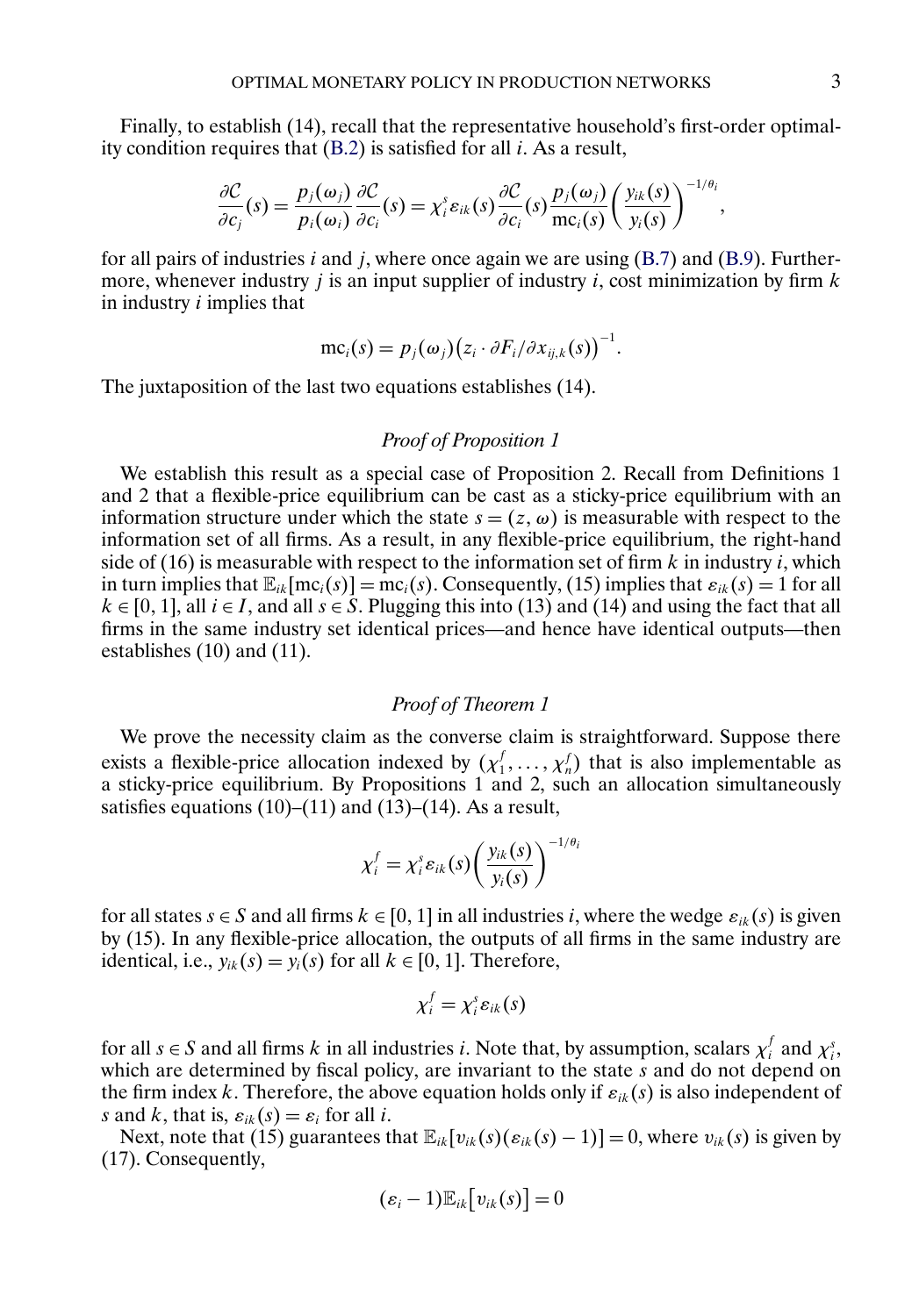<span id="page-3-0"></span>for all *i*. But since  $v_{ik}(s) > 0$  for all  $s \in S$  in any feasible allocation, it must be the case that  $\varepsilon_i = 1$  for all *i*. As a result,  $\chi_i^s = \chi_i^f$  for all *i*. Furthermore, recall from the proof of Proposition 2 that, in any sticky-price equilibrium, each firm's price and marginal cost are related to one another via [\(B.9\)](#page-1-0). Therefore,

$$
p_{ik}(\omega_{ik}) = \frac{1}{\chi_i^f} \text{mc}_i(s).
$$
 (B.10)

Equation (B.10) has three implications. First, given that its right-hand side is independent of  $k$ , it implies that all firms within the same industry set the same nominal price. Thus, we can write  $p_{ik}(\omega_{ik}) = p_i(\omega_i)$ , with the understanding that  $p_i(\omega_i)$  is measurable with respect to the information set of all firms  $k$  in industry  $i$ . Second, (B.10) also implies that the marginal cost of industry  $i$  is measurable with respect to the information set of all firms in that industry. Finally, it establishes that, whenever an allocation can be implemented as both a sticky- and a flexible-price equilibrium, all firms employ constant markups to set their nominal prices. Consequently, we can write  $i$ 's nominal price as a function of industry i's nominal input prices as

$$
p_i(\omega_i) = \frac{1}{\chi_i^f z_i} K_i(w(s), p_1(\omega_1), \dots, p_n(\omega_n)),
$$
\n(B.11)

where  $K_i(\cdot)$  is a homogenous function of degree 1 and represents the cost function of firms in industry  $i$ . Dividing both sides of the above equation by the nominal wage leads to

$$
p_i(\omega_i)/w(s) = \frac{1}{\chi_i^f z_i} K_i(1, p_1(\omega_1)/w(s), \dots, p_n(\omega_n)/w(s)).
$$
 (B.12)

We thus obtain a system of  $n$  equations and  $n$  unknowns that relates all industries' nominal prices relative to the nominal wage to productivity shocks  $(z_1, \ldots, z_n)$  and fiscal policy wedges  $(\chi_1^f, \ldots, \chi_n^f)$ . Since, by assumption, labor is an essential input for the production technology of all industries, Theorem 1 of [Stiglitz](#page-23-0) [\(1970\)](#page-23-0) guarantees that there is at most one collection of relative prices that solves the system of equations in (B.12). In particular, for any industry *i*, there exists a unique function  $h_i : \mathbb{R}^n_+ \to \mathbb{R}_+$  such that

$$
p_i(\omega_i) = w(s)h_i(\chi_1^f z_1, \ldots, \chi_n^f z_n), \qquad (B.13)
$$

where  $(h_1, \ldots, h_n)$  solves the following system of equations:

$$
h_i(z) = \frac{1}{z_i} K_i(1, h_1(z), \dots, h_n(z)) \text{ for all } i.
$$
 (B.14)

As we already established, the left-hand side of the (B.13) is measurable with respect to the information set of all firms in industry  $i$ . Therefore, a feasible allocation is implementable as an equilibrium under both flexible and sticky prices only if there exists a nominal function  $w(s)$  such that

$$
w(s)h_i(\chi_1^f z_1,\ldots,\chi_n^f z_n)\in\sigma(\omega_{ik})
$$

simultaneously for all firms  $k$  in all industries  $i$ .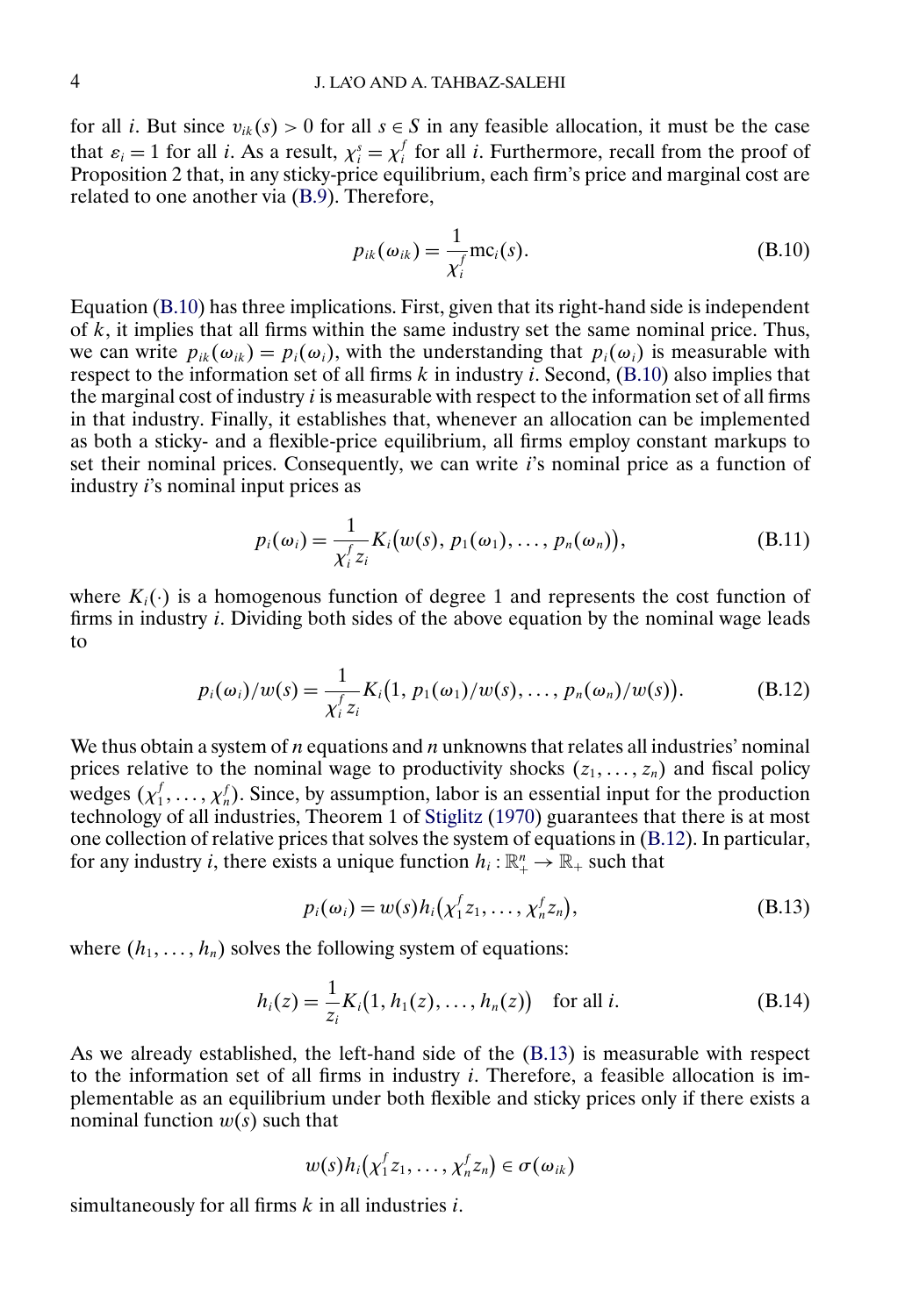The proof is therefore complete once we show that  $h_i(z) = 1/g_i(z)$ , where  $g_i(z)$  is the marginal product of labor in the production of good  $i$  (as a function of realized productivity shocks) under the first-best allocation. To establish this, we make two observations. First, note that the system of equations in [\(B.14\)](#page-3-0) is identical to marginal-cost pricing conditions in the economy's competitive equilibrium. Since, as we already discussed, this system of equations has at most one nonzero solution,  $h_i$  has to be equal to the marginal cost of good i relative to the wage in the economy's competitive equilibrium. Second, cost minimization implies that  $i$ 's marginal product of labor is equal to the wage divided by the marginal cost of i. Putting these two observations together implies that  $h_i$  is equal to the reciprocal of i's marginal product of labor in the economy's competitive equilibrium. Finally, the fact that the economy's competitive equilibrium coincides with the first-best allocation (by the first welfare theorem) guarantees that  $h_i(z) = 1/g_i(z)$ , where  $g_i(z)$  is the marginal product of labor as a function of productivity shocks in the first-best allocation.

### *Proof of Corollary 3*

Suppose all firms in all industries  $j \neq i$  set their prices under complete information about the state, s. As a result,  $\mathbb{E}_{ik}[v_{ik}(s)] = v_{ik}(s)$  and  $\mathbb{E}_{ik}[v_{ik}(s)mc_{i}(s)] = v_{ik}(s)mc_{i}(s)$ for all  $k \in [0, 1]$  and all  $j \neq i$ . Therefore, (15) implies that

$$
\varepsilon_{jk}(s) = 1 \quad \text{for all } j \neq i. \tag{B.15}
$$

Let the monetary policy function  $m(s)$  be given by

$$
m(s) = Mz_i \frac{U'(C(s))C((s))}{V'(L(s))} \frac{\partial F_i}{\partial l_i}(s),
$$
\n(B.16)

for some constant  $M > 0$  that does not depend on the state, s. By (16), such a policy induces mc<sub>i</sub>(s) = M for all s. Thus, (15) guarantees that  $\varepsilon_{ik}(s) = 1$  for all firms  $k \in [0, 1]$ . This, together with (B.15), implies that the policy in (B.16) eliminates all wedges that are due to nominal rigidities, thus reducing equations  $(13)$ – $(14)$  to  $(10)$ – $(11)$ . In other words, any flexible-price-implementable allocation can be implemented as part of a sticky-price equilibrium.

The proof is therefore complete once we show that the policy in (B.16) stabilizes the price of industry *i*. As we already established, such a policy induces  $mc_i(s) = M$  for all s. Thus, by equation [\(B.9\)](#page-1-0),  $p_{ik}(\omega_{ik}) = M/\chi_i^s$ , which means that the nominal price set by firms in industry  $i$  is invariant to the economy's aggregate state.

#### *Proof of Corollary 4*

First, note that an aggregate labor-augmenting shock can be incorporated to our model in Section 2 by introducing an extra industry, labeled industry 0, that transforms household's labor supply into labor services sold to other industries. A TFP shock to this industry is identical to an aggregate labor-augmenting shock.

Next, recall from the proof of Theorem 1 that the marginal product of labor of industry *i* as a function of productivity shocks  $(z_0, z_1, \ldots, z_n)$  in the first-best allocation is given by  $g_i(z) = 1/h_i(z)$ , where  $(h_0, h_1, ..., h_n)$  satisfies [\(B.14\)](#page-3-0) for all  $i \in \{0, 1, ..., n\}$ . As a result,

$$
h_i(z) = \frac{1}{z_i} K_i(1/z_0, h_1(z), \ldots, h_n(z)) \text{ for all } i \in \{1, \ldots, n\}.
$$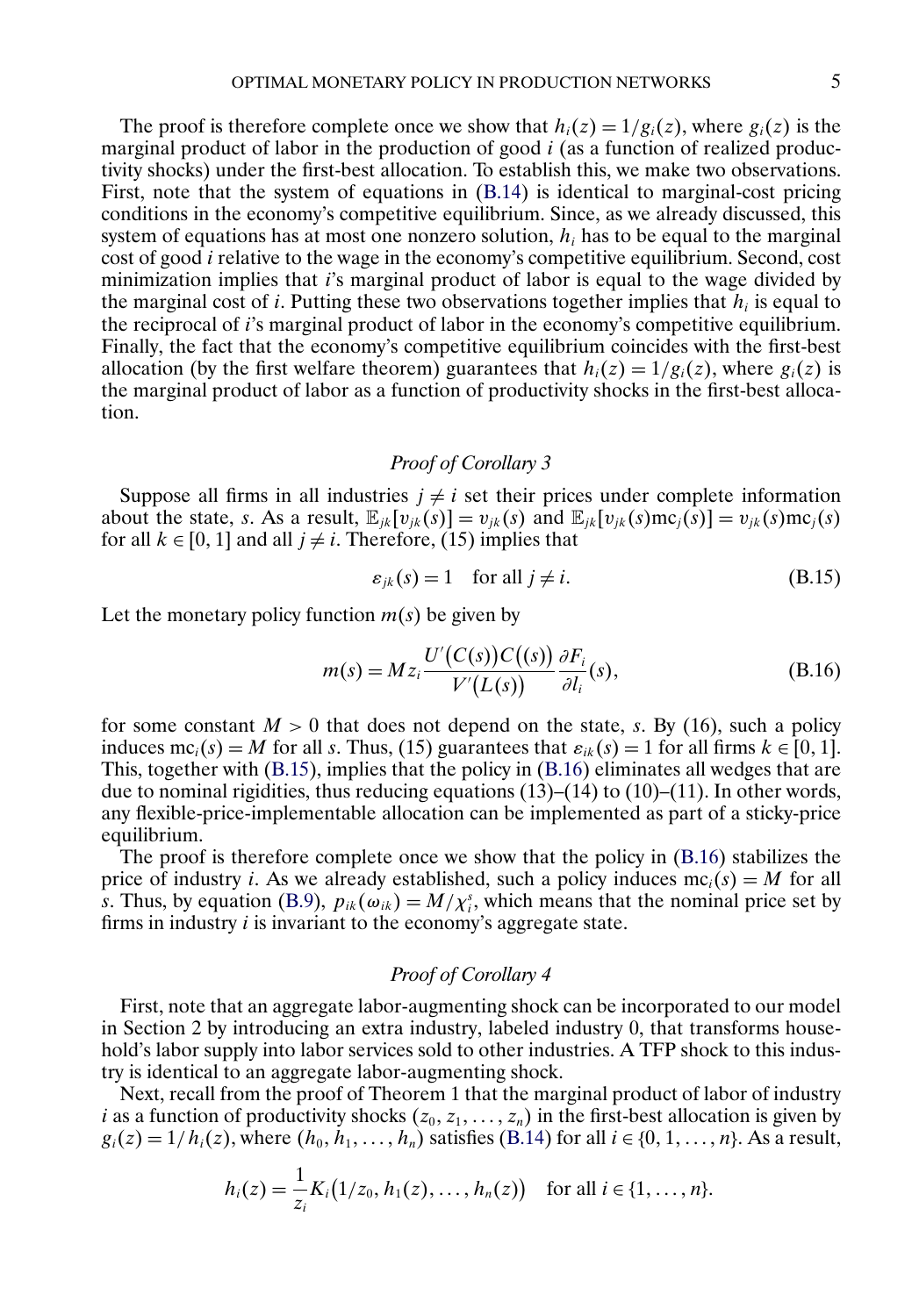<span id="page-5-0"></span>Since the marginal cost function  $K_i(\cdot)$  is homogenous of degree 1 for all *i*, it is immediate that the unique solution to the above system of equations is given by  $h_i(z) =$  $\frac{1}{z_0}h_i(z_1,\ldots,z_n)$ , where  $h_i(\cdot)$  does not depend on  $z_0$ . Consequently, the marginal product of labor of industry *i* in the first-best allocation is equal to  $g_i(z) = z_0/h_i(z_1,..., z_n)$ . Setting the nominal wage function  $w(s) = z_0 \hat{w}(z_1, \dots, z_n)$  for a function  $\hat{w}(z_1, \dots, z_n)$  that does not depend on  $z_0$  then implies that the left-hand side of (18) is

$$
w(s)/g_i(\chi_1^f z_1,\ldots,\chi_n^f z_n)=\hat{w}(z_1,\ldots,z_n)\hat{h}_i(\chi_1^f z_1,\ldots,\chi_n^f z_n),
$$

which is, by assumption, measurable with respect to the information sets of all firms in industry i. Thus, by Theorem 1, any flexible-price allocation is implementable as a stickyprice equilibrium.

### *Proof of Proposition 3*

Suppose the flexible-price allocation indexed by  $(\chi_1^f, \ldots, \chi_n^f)$  is implementable as a sticky-price equilibrium using a price-stabilization policy that assigns weight  $\psi_i$  to the price of industry  $i$ , that is,

$$
\sum_{i=1}^{n} \psi_i \log p_i(\omega_i) + \left(1 - \sum_{i=1}^{n} \psi_i\right) \log w(s) = 0.
$$
 (B.17)

In the proof of Theorem 1, we established that a flexible-price allocation is implementable as a sticky-price equilibrium only if condition [\(B.11\)](#page-3-0) is satisfied for all industries i. Under the assumption that the production technology of firms in industry  $i$  is given by (19), this condition is equivalent to  $\log p_i(\omega_i) = -\log \chi_i^f - \log z_i + \alpha_i \log w(s) + \sum_{j=1}^n a_{ij} \log p_j(\omega_j)$ . Solving for log nominal prices, we obtain

$$
\log p_i(\omega_i) = \log w(s) - \sum_{j=1}^n \ell_{ij} (\log z_j + \log \chi_j^f), \tag{B.18}
$$

where  $\ell_{ij}$  denotes the  $(i, j)$  element of the Leontief inverse,  $\mathbf{L} = (\mathbf{I} - \mathbf{A})^{-1}$ . Multiplying both sides of the above equation by  $\psi_i$ , summing over all i, and using (B.17), we obtain

$$
\log w(s) = \sum_{i=1}^n \sum_{j=1}^n \psi_i \ell_{ij} (\log z_j + \log \chi_j^f).
$$

Replacing the above into (B.18) implies that

$$
\log p_{ik}(\omega_{ik}) = \sum_{r=1}^{n} \sum_{j=1}^{n} \psi_r \ell_{rj} (\log z_j + \log \chi_j^f) - \sum_{j=1}^{n} \ell_{ij} (\log z_j + \log \chi_j^f)
$$
(B.19)

for all firms  $k \in [0, 1]$  in industry *i*, where we are also using the fact that since the allocation is both flexible- and sticky-price implementable, all firms within the same industry set the same nominal price, that is,  $p_{ik}(\omega_{ik}) = p_i(\omega_i)$ . Since  $\log p_{ik}(\omega_{ik})$  is measurable with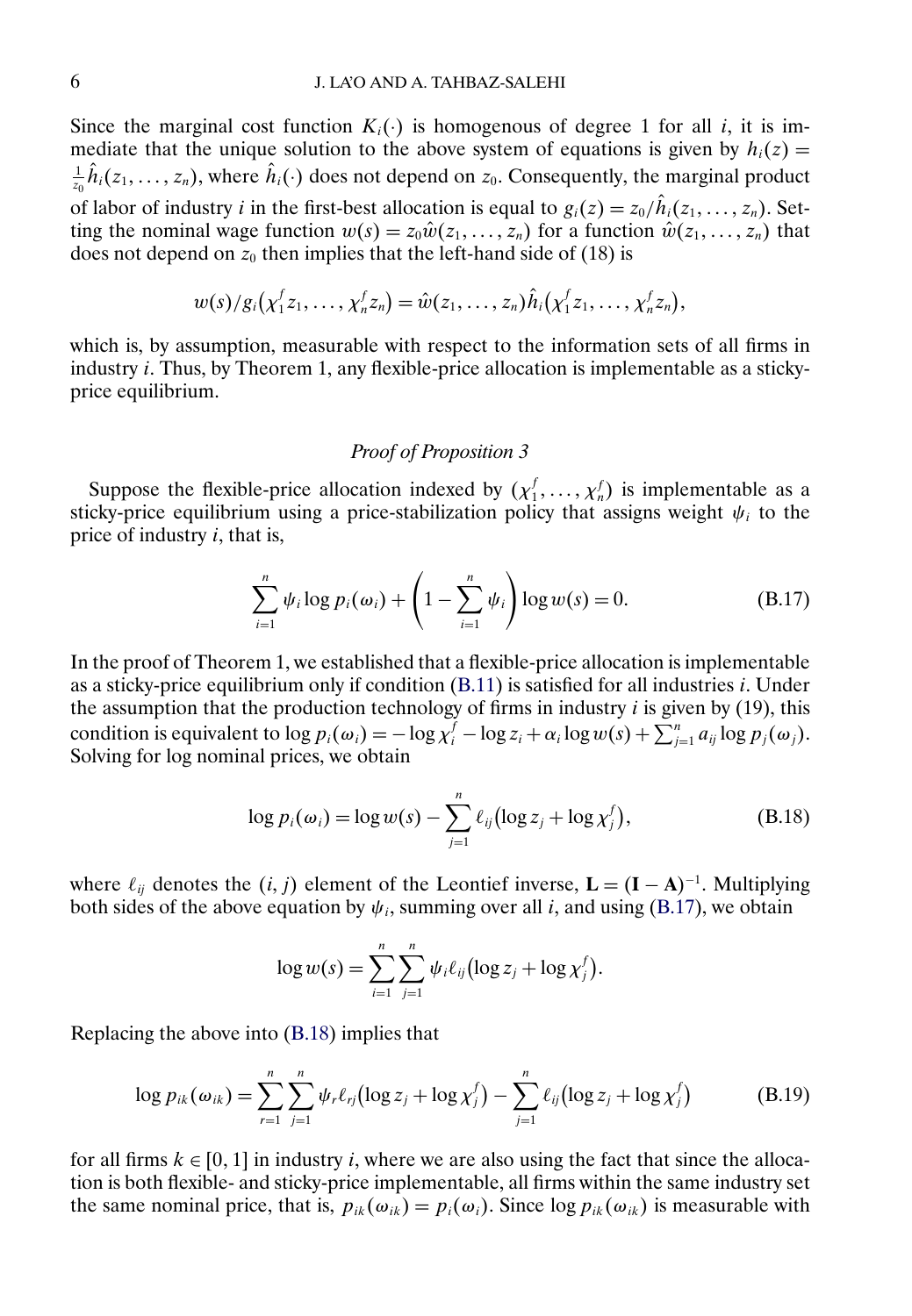<span id="page-6-0"></span>respect to the information set of firm  $k$  in industry  $i$ , taking conditional expectations from both sides of [\(B.19\)](#page-5-0) and subtracting the resulting equation from [\(B.19\)](#page-5-0) implies that

$$
\sum_{r=1}^n \sum_{j=1}^n \psi_r \ell_{rj} (\mathbb{E}_{ik} [\log z_j] - \log z_j) - \sum_{j=1}^n \ell_{ij} (\mathbb{E}_{ik} [\log z_j] - \log z_j) = 0.
$$

Rewrite the above equation as  $(\psi' - u_i')\mathbf{L}(\mathbb{E}_{ik}[\log z] - \log z) = 0$ , where  $\psi = (\psi_1, \dots, \psi_n)'$ and  $u_i$  denotes the *i*th unit vector. Multiplying both sides of this equation by  $\log z'$  from the right and taking expectations with respect to the information set of firm  $k$  in industry  $i$  establishes  $(21)$ .

#### *Proof of Lemma 2*

By [\(B.8\)](#page-1-0), firm k in industry i sets a nominal price equal to  $p_{ik} = \mathbb{E}_{ik} [\text{mc}_i v_{ik}] / \mathbb{E}_{ik} [v_{ik}],$ where  $v_{ik}$  is given by (17) and we are using the assumption that  $\tau_i = 1/(1 - \theta_i)$ . Consequently,

$$
\log p_{ik} - \mathbb{E}_{ik}[\log \text{mc}_i] = \log \mathbb{E}_{ik} \big[ e^{\log v_{ik} - \mathbb{E}_{ik}[\log v_{ik}] + \log \text{mc}_i - \mathbb{E}_{ik}[\log \text{mc}_i]} \big] - \log \mathbb{E}_{ik} \big[ e^{\log v_{ik} - \mathbb{E}_{ik}[\log v_{ik}]} \big]
$$
  
=  $\frac{1}{2} \text{var}_{ik} (\log \text{mc}_i) + \text{cov}_{ik} (\log \text{mc}_i, \log v_{ik}) + o(\delta^2)$ 

as  $\delta \rightarrow 0$ . Since the standard deviations of log productivity shocks in (22) and noise shocks in (23) scale linearly in  $\delta$ , it follows that var<sub>ik</sub>(log mc<sub>i</sub>) =  $o(\delta)$  and cov<sub>ik</sub>(log mc<sub>i</sub>, log v<sub>ik</sub>) =  $o(\delta)$ , thus establishing (26).

To establish  $(27)$ , recall that the production function of firms in industry *i* is given by (19), which implies that  $\log mc_i = \alpha_i \log w - \log z_i + \sum_{j=1}^n a_{ij} \log p_j$ . This, together with (26), establishes (27).

### *Proof of Proposition 4*

Since noise shocks  $\epsilon_{ijk}$  in firms' private signals in (23) are idiosyncratic and of order  $\delta$ , the log-linearization (as  $\delta \rightarrow 0$ ) of any industry-level or aggregate variable only depends on the productivity shocks. We thus let

$$
\log w = \sum_{j=1}^{n} \kappa_j \log z_j + o(\delta), \tag{B.20}
$$

$$
\log p_i = \sum_{j=1}^n b_{ij} \log z_j + o(\delta)
$$
 (B.21)

denote, respectively, the log-linearization of the nominal wage and the nominal price of sectoral good *i* as  $\delta \to 0$ , where vector  $\kappa = (\kappa_1, ..., \kappa_n)'$  and matrix  $\mathbf{B} = [b_{ij}]$  are to be determined. Furthermore, recall from Lemma 2 that, to a first-order approximation as  $\delta \rightarrow 0$ , the nominal price set by firm k in industry i is given by (27). Therefore,

$$
\log p_{ik} = \alpha_i \sum_{j=1}^n \kappa_j \mathbb{E}_{ik} [\log z_j] - \mathbb{E}_{ik} [\log z_i] + \sum_{j=1}^n \sum_{r=1}^n a_{ij} b_{jr} \mathbb{E}_{ik} [\log z_r] + o(\delta)
$$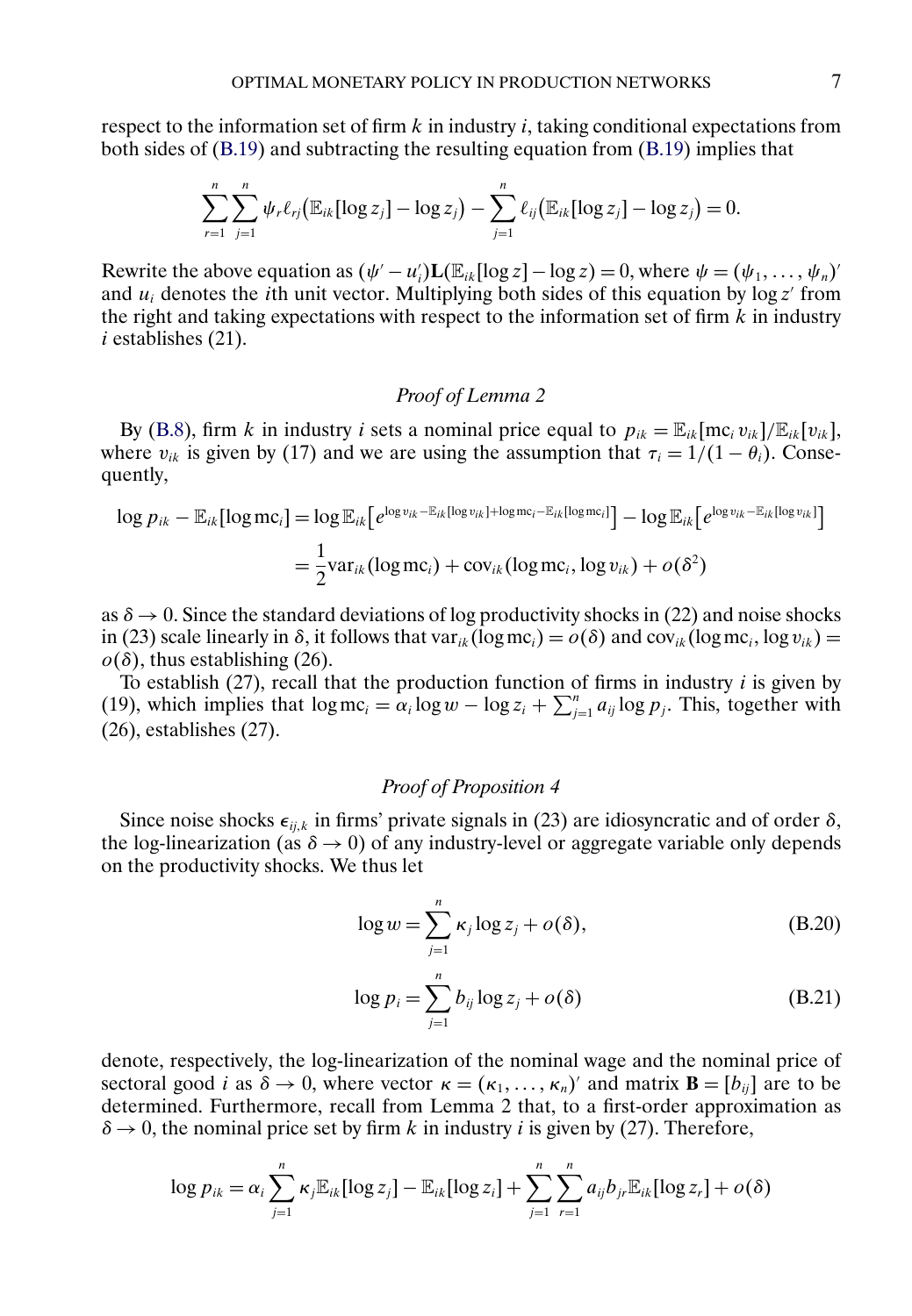$$
= \alpha_i \sum_{j=1}^n \kappa_j \phi_{ik} \omega_{ij,k} - \phi_{ik} \omega_{ii,k} + \sum_{j=1}^n \sum_{r=1}^n a_{ij} b_{jr} \phi_{ik} \omega_{ir,k} + o(\delta), \qquad (B.22)
$$

<span id="page-7-0"></span>where  $\phi_{ik}$  is the degree of price flexibility of firm k in industry i given by (25). Integrating both sides of the above equation over all firms  $k$  in industry  $i$  implies that

$$
\log p_i = \phi_i \alpha_i \sum_{j=1}^n \kappa_j \log z_j - \phi_i \log z_i + \phi_i \sum_{j=1}^n \sum_{r=1}^n a_{ij} b_{jr} \log z_r + o(\delta),
$$

where  $\phi_i = \int_0^1 \phi_{ik} \, dk$  is the degree of price flexibility of industry *i* and we are using the fact that  $\log p_i = \int_0^1 \log p_{ik} \, dk + o(\delta)$ . The juxtaposition of the above equation with equation [\(B.21\)](#page-6-0) therefore implies that  $\mathbf{B} = \mathbf{\Phi} \alpha \kappa' - \mathbf{\Phi} + \mathbf{\Phi} \mathbf{AB}$ , where  $\mathbf{\Phi} = \text{diag}(\phi)$ . As a result,

$$
\mathbf{B} = (\mathbf{I} - \mathbf{\Phi} \mathbf{A})^{-1} \mathbf{\Phi} (\alpha \kappa' - \mathbf{I}) = \mathbf{\Phi} (\mathbf{I} - \mathbf{A} \mathbf{\Phi})^{-1} (\alpha \kappa' - \mathbf{I}). \tag{B.23}
$$

Multiplying both sides by  $\log z$  and using equations [\(B.20\)](#page-6-0) and [\(B.21\)](#page-6-0) then establishes that industry-level prices satisfy (30). To establish (29), note that the vector of (log) nominal marginal costs is equal to  $\log mc = \alpha \log w - \log z + A \log p$ . Therefore, by (30),  $\log mc =$  $(I + A\Phi(I - A\Phi)^{-1})(\alpha \log w - \log z)$ , which reduces to (29).

### *Proof of Proposition 6*

We prove this result in three steps. First, we solve for household welfare in terms of nominal prices and the nominal wage. We then compare the result to welfare under the first-best allocation to obtain an expression for welfare loss, taking nominal prices as given. Finally, we provide a quadratic log-approximation to the welfare loss in terms of the cross-sectional mean and variance of firm-level pricing errors in (34) and (35). Given the indeterminacy of prices in the flexible-price equilibrium, we express the pricing errors under the normalization that the nominal wage is the same in the sticky- and flexible-price equilibria.

*Expressing Welfare in Terms of Nominal Prices.* As our first step, we obtain an expression for welfare as a function of all nominal prices and the nominal wage.

Recall from equation [\(B.7\)](#page-1-0) that the output of firm k in industry i is given by  $y_{ik}$  =  $y_i(p_{ik}/p_i)^{-\theta_i}$ , whereas cost minimization implies that the firm's demand for the good produced by industry *j* is equal to  $x_{ij,k} = a_{ij}y_{ik}$  mc<sub>i</sub> /  $p_j$ . Therefore, total demand for the good produced by industry j by firms in industry i is  $\int_0^1 x_{ij,k} \, dk = a_{ij} p_i y_i \varepsilon_i / p_j$ , where  $\varepsilon_i$  is a sectoral wedge and is given by  $3$ 

$$
\varepsilon_i = \frac{mc_i}{p_i} \int_0^1 (p_{ik}/p_i)^{-\theta_i} dk.
$$
 (B.24)

$$
\log \varepsilon_i = \log \int_0^1 \varepsilon_{ik}^{\theta_i} dk - \log \int_0^1 \varepsilon_{ik}^{\theta_i - 1} dk.
$$

As a result, log  $\varepsilon_i$  is equal to the cross-sectional average of log  $\varepsilon_{ik}$  to a first-order approximation.

<sup>&</sup>lt;sup>3</sup>This sectoral wedge is closely related to firm-level wedges  $\varepsilon_{ik}$  in Proposition 2. Specifically, under our assumption that taxes eliminate all steady-state distortions due to monopolistic markups, equation [\(B.9\)](#page-1-0) implies that  $\varepsilon_{ik} = mc_i / p_{ik}$ . Thus,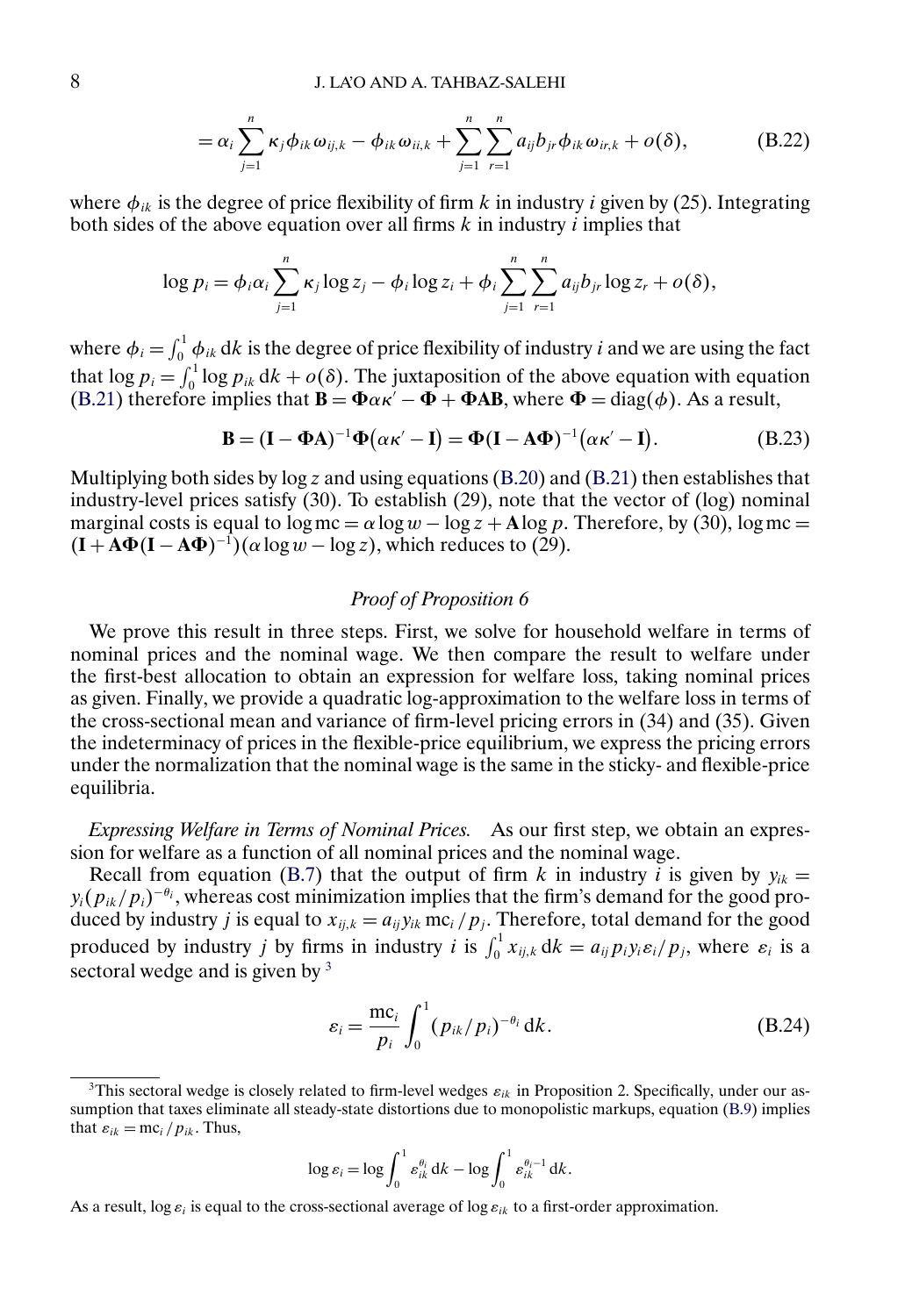<span id="page-8-0"></span>Hence, market clearing for sectoral good *i* implies that  $p_i y_i = p_i c_i + \sum_{j=1}^n a_{ji} p_j y_j \varepsilon_j$ . Dividing both sides by nominal aggregate demand, PC, and using the fact that  $p_i c_i = \beta_i PC$ , we obtain

$$
\lambda_i = \beta_i + \sum_{j=1}^n a_{ji} \varepsilon_j \lambda_j,
$$
\n(B.25)

where  $\lambda_i = p_i y_i / PC$  is the Domar weight of industry *i*.

Next, note that the representative household's budget constraint is given by

$$
PC = wL + \sum_{i=1}^{n} \left( p_i y_i - \text{mc}_i \int_0^1 y_{ik} \, \mathrm{d}k \right) = wL + \sum_{i=1}^{n} (1 - \varepsilon_i) p_i y_i,
$$

which implies that  $PC = wL/(1 - \sum_{i=1}^{n} \lambda_i(1 - \varepsilon_i))$ . Furthermore, the household's optimal labor supply requires that  $L^{1/\eta} = C^{-\gamma}w/P$ . Therefore, solving for household's aggregate consumption and aggregate labor supply from the last two equations, we obtain

$$
C = (w/P)^{\frac{1+1/\eta}{\gamma+1/\eta}} \left(1 - \sum_{i=1}^{n} \lambda_i (1 - \varepsilon_i)\right)^{-\frac{1/\eta}{\gamma+1/\eta}},
$$
  
\n
$$
L = (w/P)^{\frac{1-\gamma}{\gamma+1/\eta}} \left(1 - \sum_{i=1}^{n} \lambda_i (1 - \varepsilon_i)\right)^{\frac{\gamma}{\gamma+1/\eta}}.
$$
\n(B.26)

Plugging the above into (2), we can express the representative household's welfare as a function of nominal prices and the nominal wage as

$$
W = \frac{1}{1 - \gamma} (w/P)^{\frac{(1 - \gamma)(1 + 1/\eta)}{\gamma + 1/\eta}} \left(1 - \sum_{i=1}^{n} \lambda_i (1 - \varepsilon_i)\right)^{-\frac{(1 - \gamma)/\eta}{\gamma + 1/\eta}}
$$
  
 
$$
\times \left(1 - \frac{1 - \gamma}{1 + 1/\eta} \left(1 - \sum_{i=1}^{n} \lambda_i (1 - \varepsilon_i)\right)\right), \tag{B.27}
$$

where  $\varepsilon_i$  is given by [\(B.24\)](#page-7-0) and the Domar weights solve the system of equations in (B.25).

*Welfare Loss.* As our next step, we compare (B.27) to welfare under the first-best allocation to obtain an expression for the welfare loss as a function of nominal prices.

Recall that, in the flexible-price equilibrium, all firms in industry  $i$  set identical prices and charge no markups, that is,  $mc_i^* = p_{ik}^* = p_i^*$ . Therefore, equation [\(B.24\)](#page-7-0) implies that  $\varepsilon_i^* = 1$  for all *i*. Plugging this into (B.27) implies that  $W^* = \frac{\gamma + 1/\eta}{(1-\gamma)(1+1/\eta)} (w/P^*)^{\frac{(1-\gamma)(1+1/\eta)}{\gamma+1/\eta}}$ , where recall that, by assumption,  $w = w^*$ . Hence, we can rewrite (B.27) as

$$
W=W^*(P/P^*)^{\frac{(\gamma-1)(1+1/\eta)}{\gamma+1/\eta}}\Bigg(1-\sum_{i=1}^n\lambda_i(1-\varepsilon_i)\Bigg)^{-\frac{(1-\gamma)/\eta}{\gamma+1/\eta}}\Bigg(1+\frac{1-\gamma}{\gamma+1/\eta}\sum_{i=1}^n\lambda_i(1-\varepsilon_i)\Bigg).
$$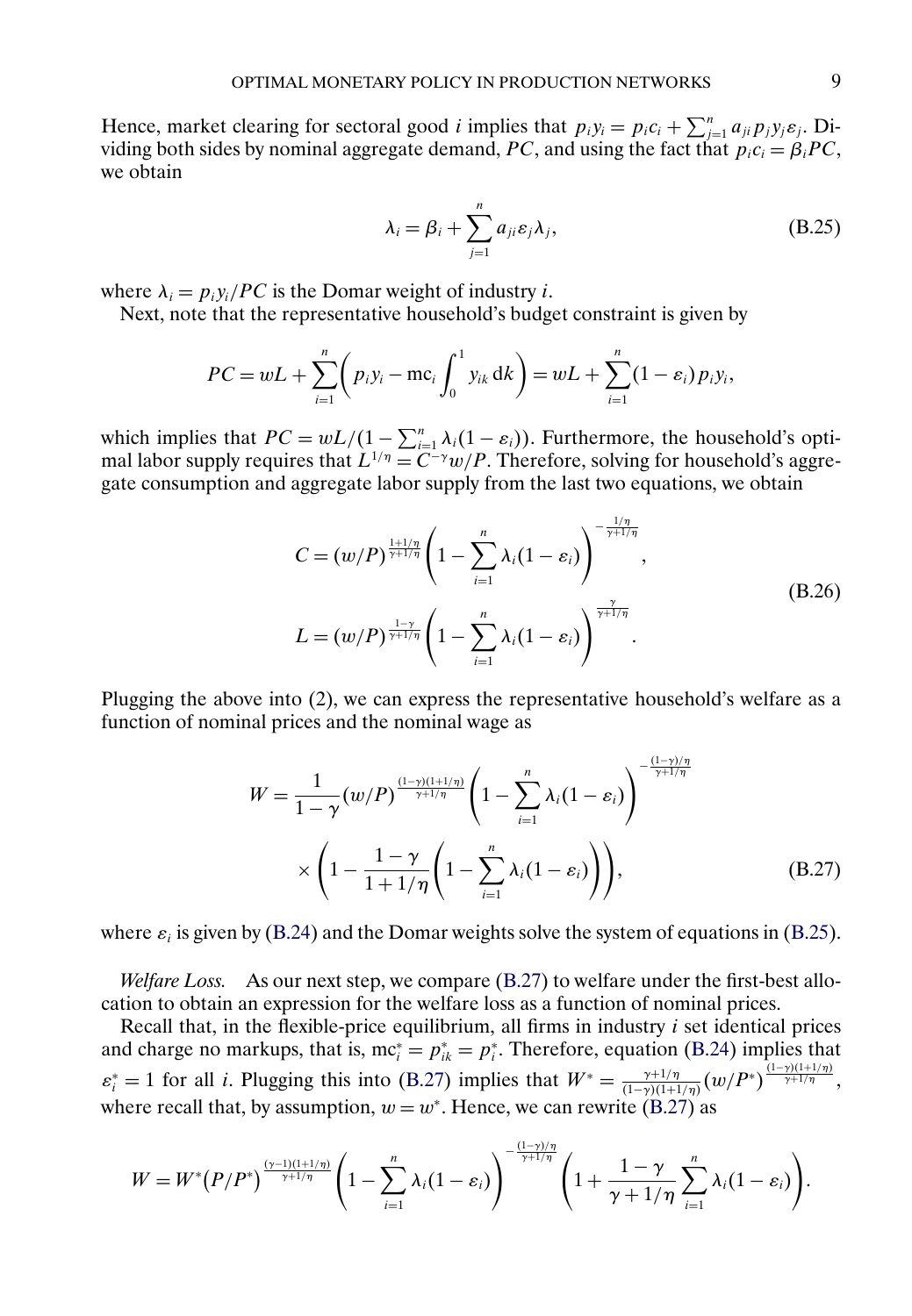<span id="page-9-0"></span>Similarly, we can use [\(B.26\)](#page-8-0) to relate aggregate output in the sticky-price equilibrium to that in the flexible-price equilibrium:

$$
C = C^{*} (P/P^{*})^{-\frac{1+1/\eta}{\gamma+1/\eta}} \left(1 - \sum_{i=1}^{n} \lambda_{i} (1 - \varepsilon_{i})\right)^{-\frac{1/\eta}{\gamma+1/\eta}}.
$$
 (B.28)

The juxtaposition of the last two equations then implies that welfare in the sticky- and flexible-price equilibria are related to one another as follows:

$$
W = W^* (C/C^*)^{1-\gamma} \bigg( 1 + \frac{1-\gamma}{\gamma+1/\eta} \big( 1 - (C/C^*)^{-(1+\eta\gamma)} (P/P^*)^{-(1+\eta)} \big) \bigg). \tag{B.29}
$$

*Second-Order Approximations.* We next derive log-quadratic approximations to equa-tions [\(B.24\)](#page-7-0), (B.28), and (B.29) around the economy's steady-state as  $\delta \rightarrow 0$ .

First, consider equation [\(B.24\)](#page-7-0). Taking logarithms from both sides and using the fact that  $\log mc_i = \alpha \log w - \log z_i + \sum_{j=1}^n a_{ij} \log p_j$  implies that

$$
\log \varepsilon_i = \sum_{j=1}^n a_{ij} (\log p_j - \log p_j^*) + (\theta_i - 1) (\log p_i - \log p_i^*) + \log \int_0^1 (p_{ik}/p_i^*)^{-\theta_i} dk.
$$

Consequently, to a second-order approximation,

$$
\log \varepsilon_i = \sum_{j=1}^n a_{ij} \bar{e}_j - \bar{e}_i + \frac{1}{2} \sum_{j=1}^n a_{ij} (1 - \theta_j) \vartheta_j + \frac{1}{2} (2\theta_i - 1) \vartheta_i + o(\delta^2),
$$
 (B.30)

where  $\bar{e}_i$  and  $\vartheta_i$  are the cross-sectional average and dispersion of pricing errors in industry *i* defined in (34) and (35), respectively, and we are using the fact that  $\log p_j - \log p_j^* =$  $\bar{e}_j + \frac{1}{2}(1-\theta_j)\vartheta_j + o(\delta^2).$ 

We next derive a log-quadratic approximation to (B.28). Start with the observation that

$$
\log\left(1 - \sum_{i=1}^{n} \lambda_i (1 - \varepsilon_i)\right)
$$
  
= 
$$
\sum_{i=1}^{n} \lambda_i \log \varepsilon_i + \frac{1}{2} \sum_{i=1}^{n} \lambda_i \log^2 \varepsilon_i - \frac{1}{2} \left(\sum_{i=1}^{n} \lambda_i \log \varepsilon_i\right)^2 + o(\delta^2).
$$
 (B.31)

By [\(B.25\)](#page-8-0), the vector of industry Domar weights is given by  $\lambda = (\mathbf{I} - \mathbf{A}' \text{diag}(\varepsilon))^{-1} \beta$ . As a result,

$$
\lambda - \lambda^* = (\mathbf{I} - \mathbf{A}' \operatorname{diag}(\varepsilon))^{-1} \beta - (\mathbf{I} - \mathbf{A}')^{-1} \beta
$$
  
=  $(\mathbf{I} - \mathbf{A}' \operatorname{diag}(\varepsilon))^{-1} \mathbf{A}' (\operatorname{diag}(\varepsilon) - \mathbf{I}) (\mathbf{I} - \mathbf{A}')^{-1} \beta$   
=  $\mathbf{L}' \mathbf{A}' \operatorname{diag}(\log \varepsilon) \lambda^* + o(\delta) = (\mathbf{L}' - \mathbf{I}) \operatorname{diag}(\log \varepsilon) \lambda^* + o(\delta),$ 

where  $L = (I - A)^{-1}$  is the economy's Leontief inverse and we are using the fact that the vector of Domar weights under flexible prices is given by  $\lambda^* = L'\beta$ . The above equation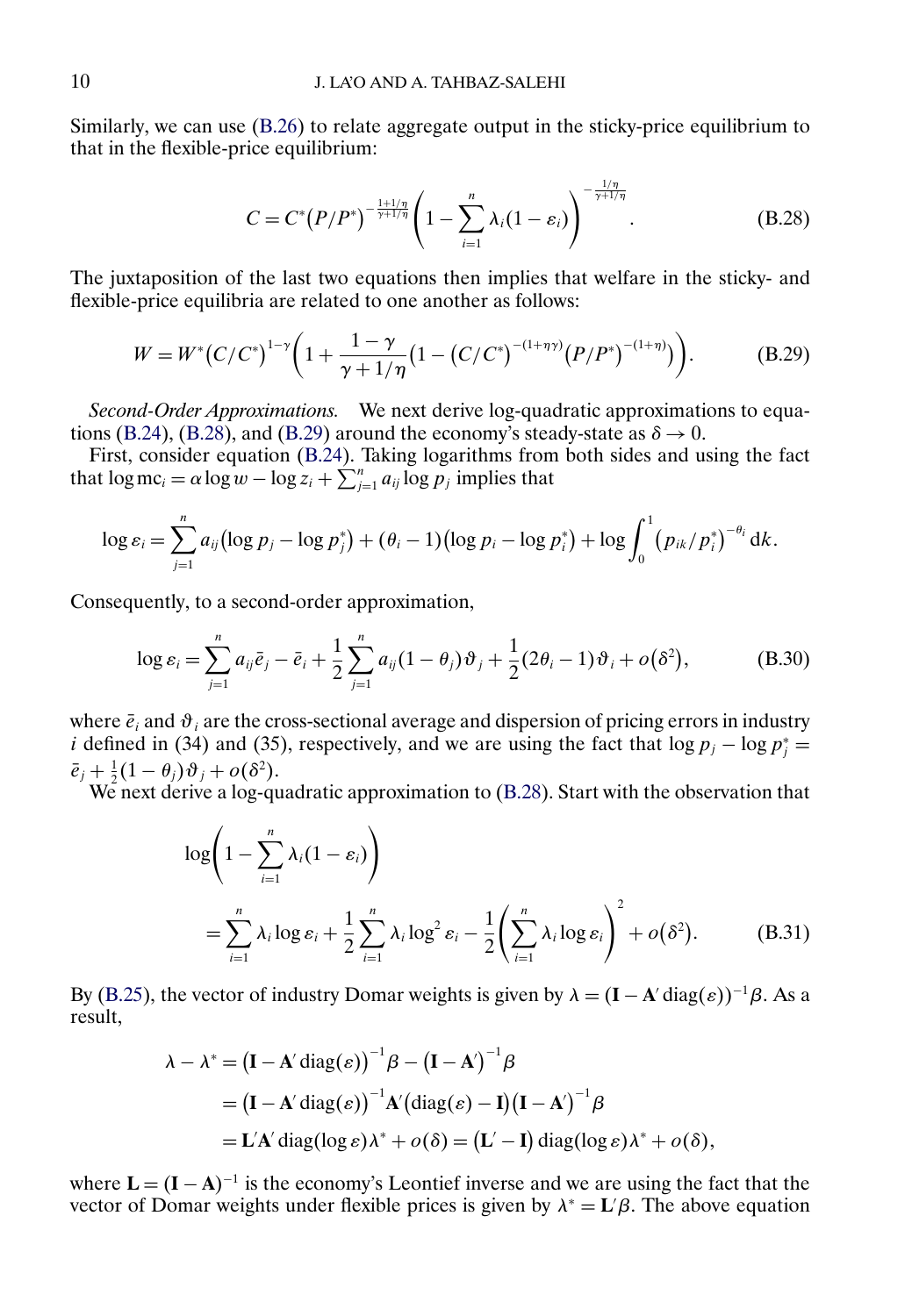<span id="page-10-0"></span>implies that, to a first-order approximation, the Domar weight of industry  $i$  in the stickyprice equilibrium is given by

$$
\lambda_i = (1 - \log \varepsilon_i) \lambda_i^* + \sum_{j=1}^n \ell_{ji} \lambda_j^* \log \varepsilon_j + o(\delta). \tag{B.32}
$$

Putting the above equation together with [\(B.31\)](#page-9-0) leads to

$$
\log\left(1-\sum_{i=1}^n\lambda_i(1-\varepsilon_i)\right)=\sum_{i=1}^n\lambda_i^*\log\varepsilon_i+\sum_{i=1}^n\sum_{j=1}^n\lambda_j^*\ell_{ji}\log\varepsilon_j\log\varepsilon_i
$$

$$
-\frac{1}{2}\sum_{i=1}^n\lambda_i^*\log^2\varepsilon_i-\frac{1}{2}\left(\sum_{i=1}^n\lambda_i^*\log\varepsilon_i\right)^2+o(\delta^2).
$$

Replacing log  $\varepsilon_i$  by its second-order approximation in [\(B.30\)](#page-9-0), we obtain

$$
\log\left(1-\sum_{i=1}^{n}\lambda_{i}(1-\varepsilon_{i})\right) = -\left(\log P - \log P^{*}\right) + \frac{1}{2}\sum_{i=1}^{n}\lambda_{i}^{*}\theta_{i}\vartheta_{i} + \frac{1}{2}\sum_{i=1}^{n}\lambda_{i}^{*}\bar{e}_{i}^{2} - \frac{1}{2}\sum_{i=1}^{n}\lambda_{i}^{*}\left(\sum_{j=1}^{n}a_{ij}\bar{e}_{j}\right)^{2} - \frac{1}{2}\left(\sum_{i=1}^{n}\beta_{i}\bar{e}_{i}\right)^{2} + o(\delta^{2}),
$$

where we are using the fact that  $\log P - \log P^* = \sum_{i=1}^n \beta_i \bar{e}_i + \frac{1}{2} \sum_{i=1}^n \beta_i (1 - \theta_i) \vartheta_i + o(\delta^2)$ . Consequently, we obtain the following second-order approximation to [\(B.28\)](#page-9-0):

$$
\log C - \log C^* = -\frac{1/\eta}{2(\gamma + 1/\eta)} \left[ \sum_{i=1}^n \lambda_i^* \theta_i \vartheta_i + \sum_{i=1}^n \lambda_i^* \left( \bar{e}_i^2 - \left( \sum_{j=1}^n a_{ij} \bar{e}_j \right)^2 \right) - \left( \sum_{i=1}^n \beta_i \bar{e}_i \right)^2 \right] - \frac{1}{\gamma + 1/\eta} (\log P - \log P^*) + o(\delta^2).
$$
\n(B.33)

The above expression implies that, to a first-order approximation, the output gap is

$$
\log C - \log C^* = -\frac{1}{\gamma + 1/\eta} \left( \log P - \log P^* \right) + o(\delta). \tag{B.34}
$$

Finally, we derive a log-quadratic approximation to equation [\(B.29\)](#page-9-0) as  $\delta \rightarrow 0$ . We have

$$
\log(W/W^*)
$$
  
=  $(1 - \gamma)(1 + \eta)$   

$$
\times \left[ (\log C - \log C^*) + \frac{1}{\gamma + 1/\eta} (\log P - \log P^*) - \frac{1}{2} \eta (\log C - \log C^*)^2 - \frac{1}{2} \eta \frac{(1 + \eta)^2}{(1 + \eta \gamma)^2} (\log P - \log P^*)^2 - \frac{1 + \eta}{\gamma + 1/\eta} (\log C - \log C^*) (\log P - \log P^*) \right] + o(\delta^2).
$$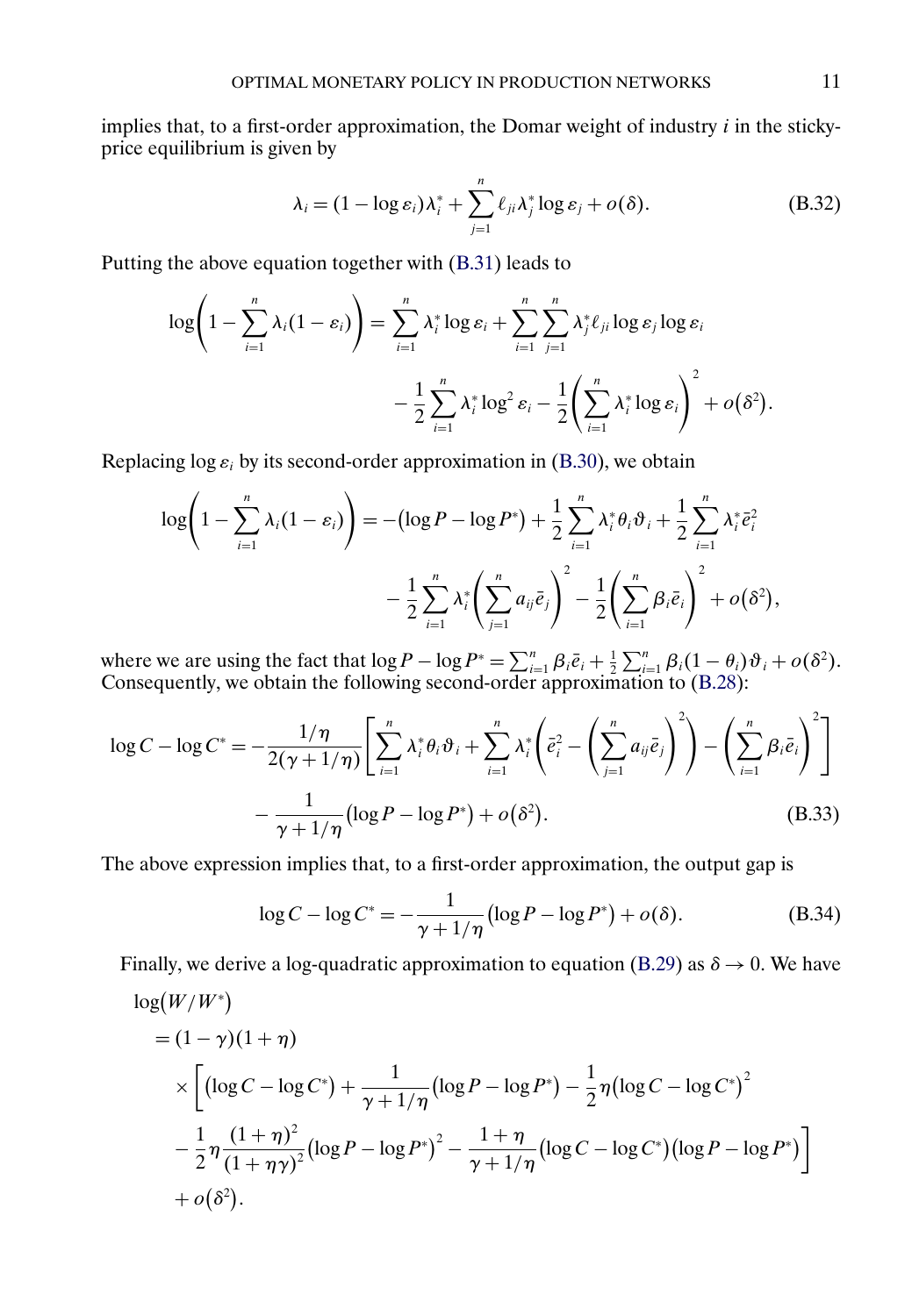<span id="page-11-0"></span>Replace for  $\log P - \log P^*$  in the last two terms from its first-order approximation in [\(B.34\)](#page-10-0) to obtain

$$
\log(W/W^*) = (1 - \gamma)(1 + \eta) \left( \log C - \log C^* + \frac{1}{\gamma + 1/\eta} \left( \log P - \log P^* \right) - \frac{1}{2\eta} \Delta^2 \right) + o(\delta^2),
$$

where  $\Delta^2 = (\log C - \log C^*)^2$  is the volatility of output gap. Using [\(B.33\)](#page-10-0) to replace for the first term on the right-hand side above and using the fact that  $\lambda_i^* = \beta_i + \sum_{j=1}^n \lambda_j^* a_{ji}$  implies that

$$
\log(W/W^*) = -\frac{1}{2} \frac{(1-\gamma)(1+1/\eta)}{(\gamma+1/\eta)} \left[ \sum_{i=1}^n \lambda_i^* \theta_i \vartheta_i + (\gamma+1/\eta) \Delta^2 + \sum_{i=1}^n \lambda_i^* \operatorname{avar}_i(\bar{e}_1, \dots, \bar{e}_n) + \operatorname{avar}_0(\bar{e}_1, \dots, \bar{e}_n) \right] + o(\delta^2),
$$

where  $xvar_i(\bar{e}_1,\ldots,\bar{e}_n)$  is the cross-sectional dispersion of pricing errors of inputs from the point of view of industry  $i$  defined in  $(38)$ . We make two final observations. First, the fact that  $\lambda_i = \lambda_i^* + o(1)$  as  $\delta \to 0$  implies that we can replace  $\lambda_i^*$  by  $\lambda_i$  in the above equation. Second, note that  $W - W^* = W^* \log(W/W^*) + o(\delta^2)$  and  $W^* = \frac{\gamma + 1/\eta}{(1 - \gamma)(1 + 1/\eta)} +$  $O(\delta)$ . The juxtaposition of these observations with the above equation then establishes (36).

# *Proof of Proposition 5*

We start by stating and proving a lemma, which we will also use in the proof of Theorem 2. Statement (a) of the lemma establishes that even though in our model the monetary policy instrument is the nominal aggregate demand  $m(z)$ , as long as no industry is perfectly sticky, there is an isomorphism between setting the nominal aggregate demand and the nominal wage  $w(z)$ . Statement (b) of the lemma then provides conditions under which a policy can be implemented as a price-stabilization policy.

LEMMA B.1: *Suppose*  $\phi_i > 0$  *for all i. Then, to a first-order approximation,* 

- (a) *an allocation is implementable by setting the nominal demand if and only if it is implementable by setting the nominal wage*;
- (b) *if vector*  $\kappa$  *satisfies*  $\kappa' \alpha = 1$ , *then the nominal wage*  $\log w(z) = \sum_{i=1}^n \kappa_i \log z_i$  *can be implemented by a price-stabilization policy of the form*  $\sum_{i=1}^{n} \psi_i \log z_i = 0$  *for some vector*  $\psi = (\psi_1, \ldots, \psi_n)'$ .

*Proof of Part (a).* It is sufficient to show that, as long as  $\phi_i > 0$  for all industries i, there is a one-to-one correspondence between the nominal wage  $w(z)$  and nominal aggregate demand  $m(z)$  for all realizations of z. Let  $P^*$  and  $C^*$  denote, respectively, the consumption price index and aggregate output in the flexible-price equilibrium. Since  $m = PC$ , it is immediate that

$$
\log m = \left(1 - \frac{1}{\gamma + 1/\eta}\right) \left(\log P - \log P^*\right) + \log P^* + \log C^* + o(\delta),
$$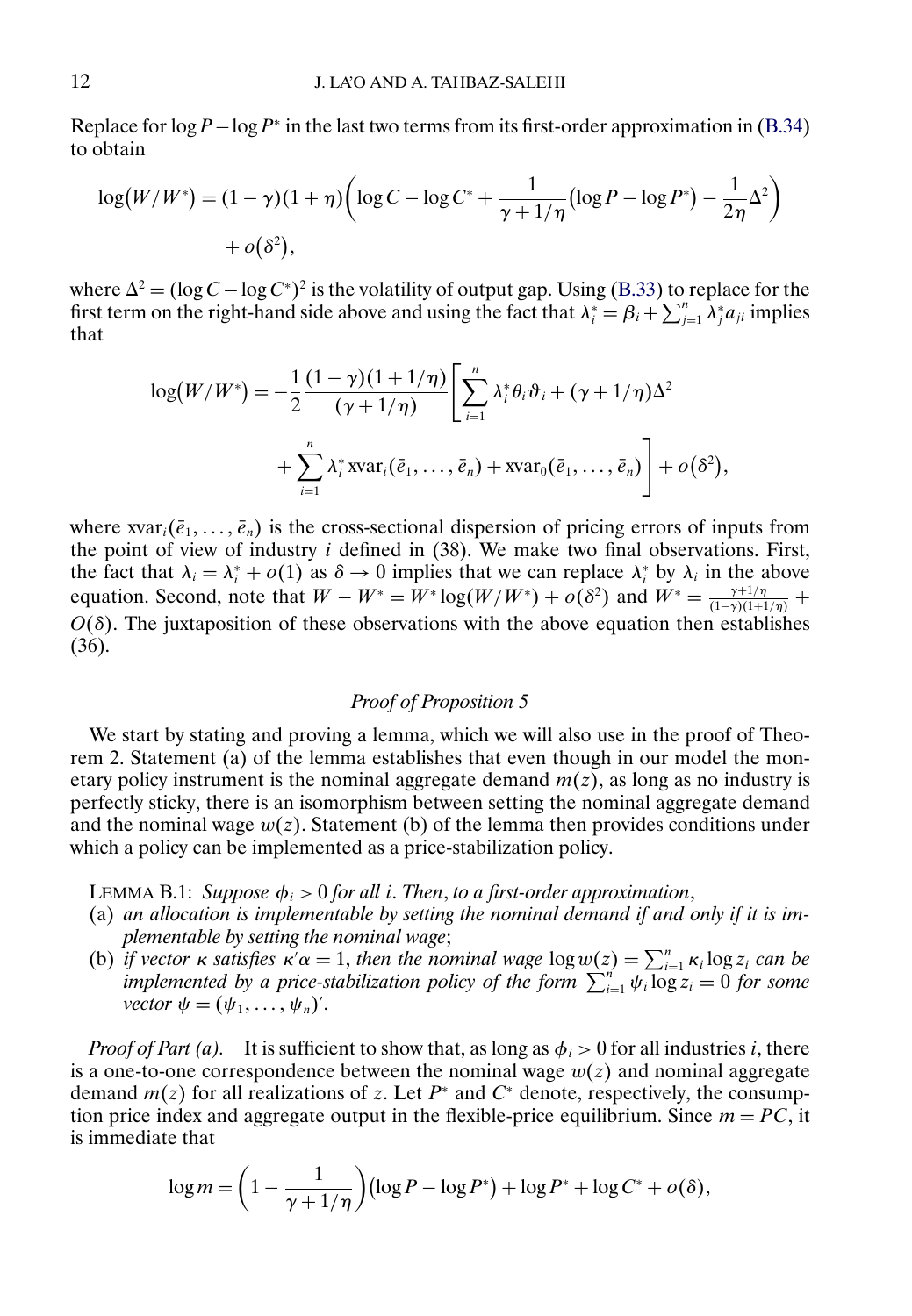<span id="page-12-0"></span>where we are using  $(B.34)$ . Next, recall from Proposition 4 that industry-level nominal prices satisfy (30). Therefore, the vector of average pricing errors defined in (34) is given by

$$
\bar{e} = \Phi(\mathbf{I} - \mathbf{A}\Phi)^{-1}(\alpha \log w - \log z) - (\mathbf{I} - \mathbf{A})^{-1}(\alpha \log w - \log z) + o(\delta),
$$

or equivalently,

$$
\bar{e} = \mathbf{Q}(\mathbf{L}\log z - 1\log w) + o(\delta),\tag{B.35}
$$

where  $Q = (I - \Phi A)^{-1}(I - \Phi)$ . Therefore,

$$
\log m = \left(1 - \frac{1}{\gamma + 1/\eta}\right) \beta' \mathbf{Q}(\mathbf{L} \log z - \mathbf{1} \log w) + \log P^* + \log C^* + o(\delta),
$$

where we are using the fact that  $\log P - \log P^* = \beta' \bar{e} + o(\delta)$ . It is also immediate to verify that, in the flexible-price equilibrium, the consumption price index and aggregate output are given by  $\log P^* = \log w - \beta' L \log z$  and  $\log C^* = \frac{1+1/\eta}{\gamma+1/\eta} \beta' L \log z$ , respectively. As a result, to a first-order approximation, nominal wage and nominal aggregate demand are related to one another via the following relationship:

$$
\log m = \left[ \left( 1 - \frac{1}{\gamma + 1/\eta} \right) \beta' \mathbf{QL} - \frac{\gamma - 1}{\gamma + 1/\eta} \beta' \mathbf{L} \right] \log z
$$
  
+ 
$$
\left[ 1 - \left( 1 - \frac{1}{\gamma + 1/\eta} \right) \beta' \mathbf{Q} \mathbf{1} \right] \log w + o(\delta).
$$
(B.36)

The above equation establishes a one-to-one correspondence between  $w(z)$  and  $m(z)$ as long as  $(1 - \frac{1}{\gamma + 1/\eta})\beta' Q_1 \neq 1$ . The proof is therefore complete once we show that this condition is indeed satisfied. To this end, note that it is sufficient to show that  $0 \leq \beta' Q1$ 1. The fact that  $\beta'Q1 \ge 0$  is a straightforward implication of the fact that  $(I - \Phi A)^{-1}$  is an inverse M-matrix, and hence is elementwise nonnegative. To show that  $\beta'Q1 < 1$ , note that

$$
1 - \beta' \mathbf{Q} \mathbf{1} = \beta' \mathbf{\Phi} (\mathbf{I} - \mathbf{A} \mathbf{\Phi})^{-1} (\mathbf{I} - \mathbf{A}) \mathbf{1} = \sum_{i=1}^{n} \sum_{j=1}^{n} \beta_i \phi_i h_{ij} \alpha_j,
$$

where  $H = (I - A\Phi)^{-1}$ . The fact that **H** is an inverse M-matrix guarantees that the righthand side of the above equation is nonnegative. To show that it is in fact strictly positive, suppose to the contrary that it is equal to zero. This means that

$$
\beta_i \phi_i h_{ij} \alpha_j = 0
$$

for all pairs of industries  $i$  and  $j$ . But for any industry  $i$ , there exists at least one industry  $j$ (which may coincide with i) such that  $\alpha_j > 0$  and  $h_{ij} > 0$ . This, coupled with the fact that  $\sum_{i=1}^{n} a_i$  and the assumption that  $f_{ij} > 0$  for all is loods to a contradiction. Therefore,  $\sum_{i=1}^{n} \beta_i = 1$  and the assumption that  $\phi_i > 0$  for all i, leads to a contradiction. Therefore, it must be the case that  $\beta'Q1 < 1$ , which completes the proof.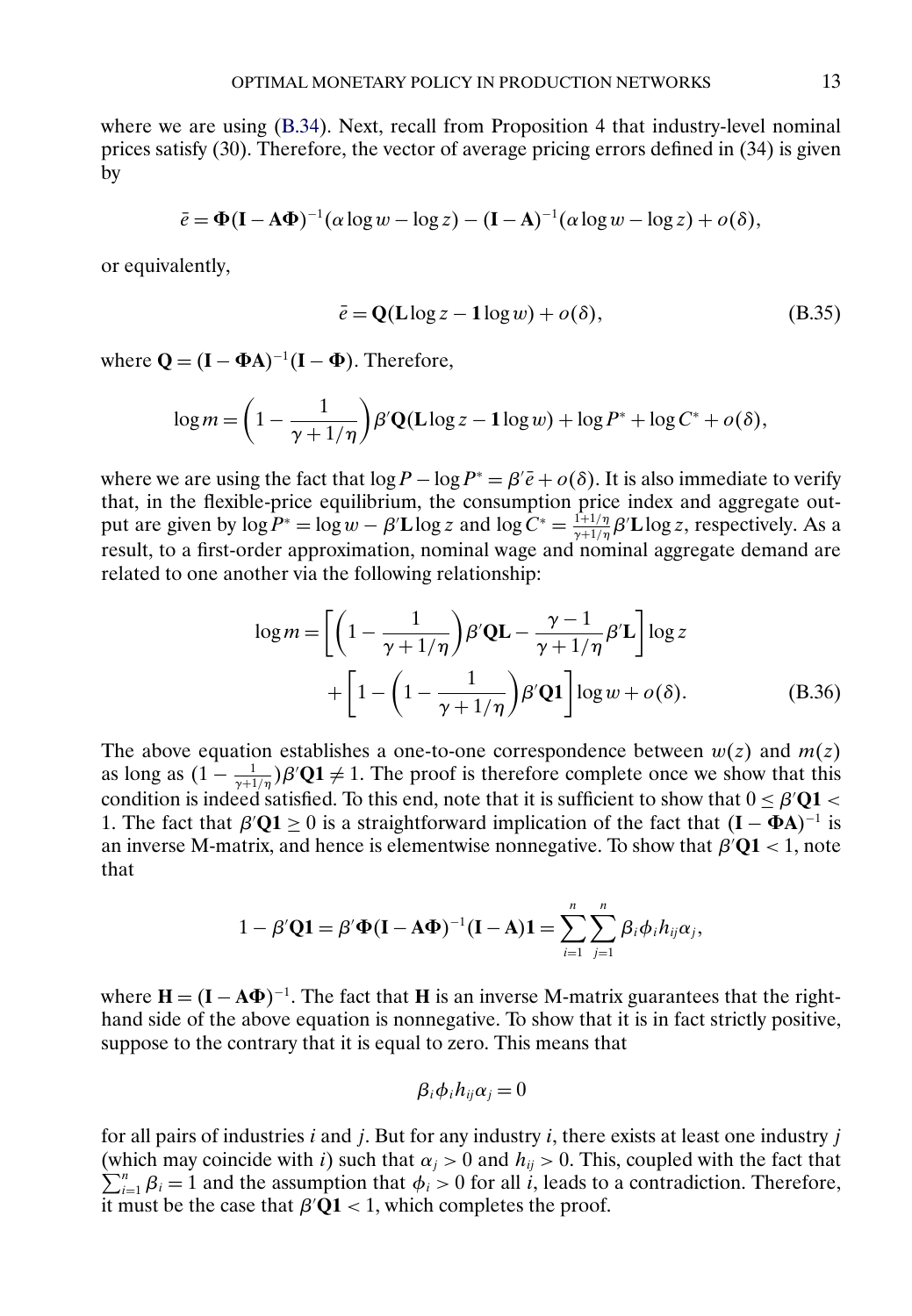<span id="page-13-0"></span>*Proof of Part (b).* Let vector  $\kappa = (\kappa_1, ..., \kappa_n)'$  satisfy  $\kappa' \alpha = 1$ . We show that stabilizing the price index  $\sum_{i=1}^{n} \psi_i \log p_i$  with weights given by

$$
\psi' = \kappa' \Phi^{-1} (\mathbf{I} - \Phi \mathbf{A}) \tag{B.37}
$$

induces a nominal wage given by  $\log w = \sum_{i=1}^n \kappa_i \log z_i + o(\delta)$ . Start by noting that the juxtaposition of  $\psi'$  log  $p = 0$  and equation (30) implies that  $\psi'(\mathbf{I} - \mathbf{\Phi} \mathbf{A})^{-1} \mathbf{\Phi} (\mathbf{I} - \mathbf{A}) (\mathbf{1} \log w - \mathbf{1} \log w)$  $\text{Llog } z$ ) =  $o(\delta)$ . Consequently,

$$
\log w = \frac{1}{\psi'(\mathbf{I} - \mathbf{\Phi} \mathbf{A})^{-1} \mathbf{\Phi} (\mathbf{I} - \mathbf{A}) \mathbf{1}} \psi'(\mathbf{I} - \mathbf{\Phi} \mathbf{A})^{-1} \mathbf{\Phi} \log z + o(\delta).
$$

Replacing for  $\psi$  from (B.37) into the above implies that  $\log w = \frac{1}{\kappa' \alpha} \kappa' \log z + o(\delta)$ . The assumption that  $\kappa' \alpha = 1$  then implies that  $\log w = \sum_{i=1}^{n} \kappa_i \log z_i + o(\delta)$ .

*Proof of Proposition 5.* With Lemma [B.1](#page-11-0) in hand, we are now ready to prove the proposition. First, note that the identity  $PC = m$  implies that degree of monetary nonneutrality satisfies

$$
\Xi = 1 - \frac{\mathrm{d}\log P}{\mathrm{d}\log m} = 1 - \frac{\mathrm{d}\log P}{\mathrm{d}\log w} \frac{\mathrm{d}\log w}{\mathrm{d}\log m}.
$$

Since  $\log P = \sum_{i=1}^{n} \beta_i \log p_i$ , equation (30) implies that  $d \log P / d \log w = \sum_{i=1}^{n} \beta_i \phi_i \rho_i =$  $\rho_0$ , where the second equality follows from the definition of  $\rho_0$  in (32). Thus, using [\(B.36\)](#page-12-0), we obtain

$$
\Xi = 1 - \rho_0 \left[ 1 - \left( 1 - \frac{1}{\gamma + 1/\eta} \right) \beta' \mathbf{Q} \mathbf{1} \right]^{-1},
$$

where  $Q = (I - \Phi A)^{-1}(I - \Phi)$ . Finally, noting that  $\beta'Q1 = \beta'(1 - \Phi \rho) = 1 - \rho_0$  establishes (33).

#### *Proof of Theorem 2*

As a first observation, we note that the independence assumption imposed on the noise shocks  $\epsilon_{ijk}$  implies that aggregate uncertainty in this economy is solely driven by the productivity shocks  $z = (z_1, \ldots, z_n)$ . As a result, without loss of generality, we can restrict our attention to monetary policies of the form  $m(z)$  that only depend on the productivity shocks, as opposed to the entire state of the economy,  $s = (z, \omega)$ .

By Lemma [B.1,](#page-11-0) as long as  $\phi_i > 0$  for all i, any allocation that is implementable by setting nominal aggregate demand,  $m(z)$ , is also implementable by setting the nominal wage,  $w(z)$ . Therefore, to determine the optimal policy, we first characterize how the wage should optimally respond to productivity shocks. Specifically, we characterize the vector of optimal weights  $\kappa = (\kappa_1, \ldots, \kappa_n)'$  in  $\log w = \sum_{j=1}^n \kappa_j \log z_j$  that minimizes the expected welfare loss in (36). We then show that the price-stabilization policy with weights given by (39) implements such a nominal wage.

To calculate the expected welfare loss in (36), we first determine the cross-sectional average and dispersion of pricing errors in each industry, defined in equations (34) and (35), respectively. In the proof of Lemma [B.1,](#page-11-0) we already established that the vector of average pricing errors is given by [\(B.35\)](#page-12-0). To determine the within-industry dispersion of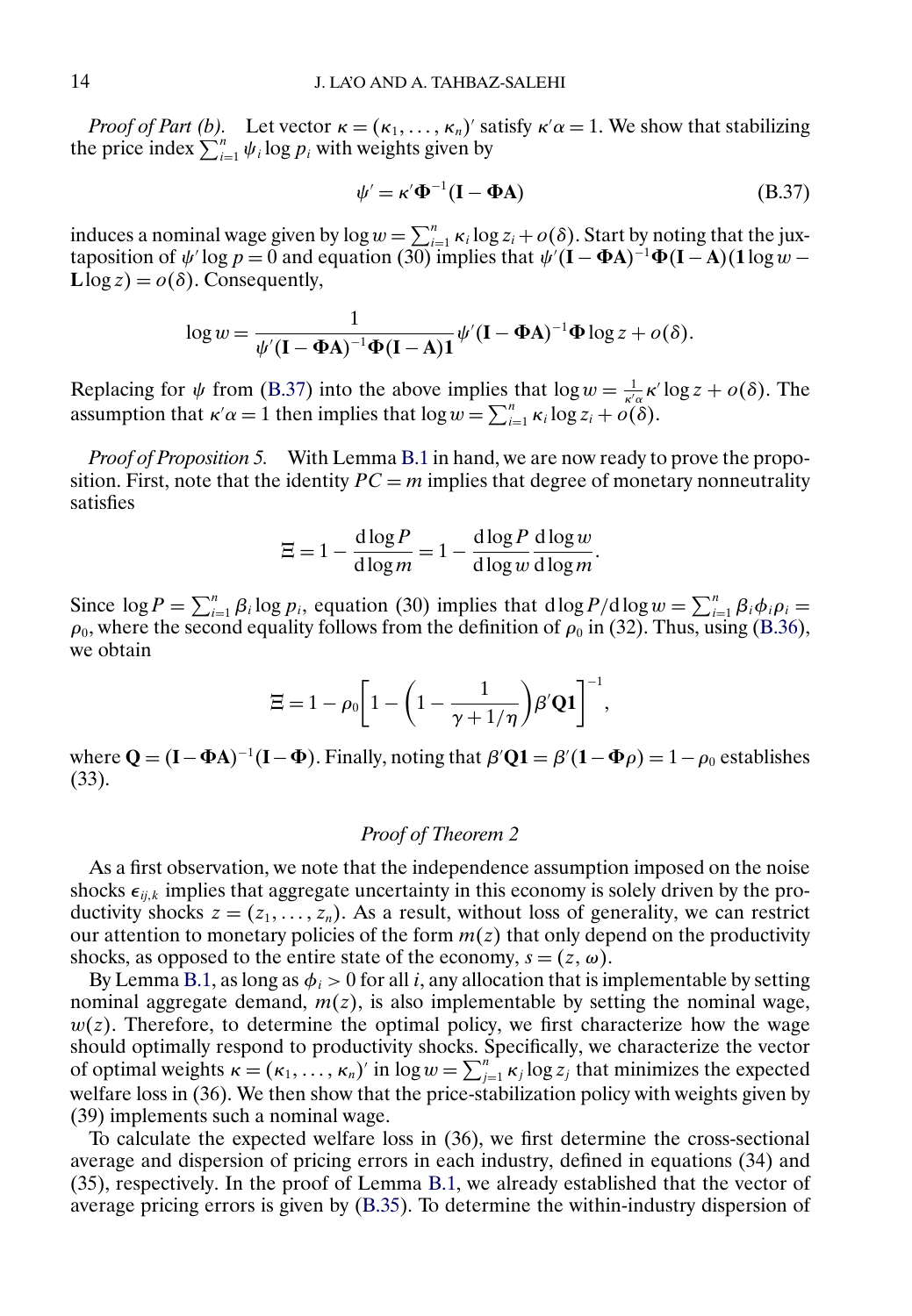pricing errors, note that all firm-level nominal prices within the same industry coincide with one another in the flexible-price equilibrium. Therefore, the dispersion of pricing errors in industry i satisfies

$$
\vartheta_i = \int_0^1 e_{ik}^2 \, dk - \left( \int_0^1 e_{ik} \, dk \right)^2 = \int_0^1 (\log p_{ik} - \log p_i)^2 \, dk + o(\delta^2).
$$

Furthermore, recall from the proof of Proposition 4 that the nominal price of firm  $k$  in industry  $i$  in the sticky-price equilibrium is given by [\(B.22\)](#page-7-0), which implies that

$$
\log p_{ik} = \frac{\phi_{ik}}{\phi_i} \sum_{j=1}^n b_{ij} \omega_{ij,k} + o(\delta),
$$

where matrix **B** is given by [\(B.23\)](#page-7-0). Consequently,

$$
\log p_{ik} - \log p_i = \left(\frac{\phi_{ik}}{\phi_i} - 1\right) \sum_{j=1}^n b_{ij} \log z_i + \frac{\phi_{ik}}{\phi_i} \sum_{j=1}^n b_{ij} \epsilon_{ij,k} + o(\delta).
$$

Therefore, the expected cross-sectional dispersion of pricing errors in industry i is given by

$$
\mathbb{E}[\vartheta_i] = \frac{\delta^2}{\phi_i^2} \sum_{j=1}^n b_{ij}^2 \bigg( \sigma_z^2 \int_0^1 (\phi_{ik} - \phi_i)^2 dk + \int_0^1 \phi_{ik}^2 \sigma_{ik}^2 dk \bigg) + o(\delta^2)
$$
  
=  $\sigma_z^2 \frac{\delta^2}{\phi_i^2} \sum_{j=1}^n b_{ij}^2 \bigg( \int_0^1 (\phi_{ik} - \phi_i)^2 dk + \int_0^1 \phi_{ik} (1 - \phi_{ik}) dk \bigg) + o(\delta^2),$ 

where the second equality is a simple consequence of the definition of  $\phi_{ik}$  in (25). Hence,

$$
\mathbb{E}[\vartheta_i] = \sigma_z^2 \delta^2 \left( \frac{1 - \phi_i}{\phi_i} \right) \sum_{j=1}^n b_{ij}^2 + o(\delta^2).
$$

With the expected cross-sectional average and dispersion of pricing errors in hand, we now minimize the expected welfare loss by optimizing over the vector  $\kappa = (\kappa_1, \dots, \kappa_n)$ , where recall that  $\log w = \sum_{j=1}^{n} \kappa_j \log z_j$ . Taking expectations from both sides of (36), differentiating it with respect to  $\kappa_s$ , and setting it equal to zero, we obtain

$$
\sigma_z^2 \delta^2 \sum_{i=1}^n \lambda_i \theta_i \left( \frac{1 - \phi_i}{\phi_i} \right) \sum_{j=1}^n b_{ij} \frac{d b_{ij}}{d \kappa_s} + \frac{1}{\gamma + 1/\eta} \sum_{i=1}^n \sum_{j=1}^n \beta_i \beta_j \mathbb{E} \left[ \bar{e}_i \frac{d \bar{e}_j}{d \kappa_s} \right] + \sum_{i=0}^n \lambda_i \left( \sum_{j=1}^n a_{ij} \mathbb{E} \left[ \bar{e}_j \frac{d \bar{e}_j}{d \kappa_s} \right] - \sum_{j=1}^n \sum_{r=1}^n a_{ij} a_{ir} \mathbb{E} \left[ \bar{e}_r \frac{d \bar{e}_j}{d \kappa_s} \right] \right) = 0,
$$

with the convention that  $\lambda_0 = 1$  and  $a_{0j} = \beta_j$  for all j. To simplify the above, note that [\(B.35\)](#page-12-0) implies that  $d\bar{e}_j/d\kappa_s = -\log z_s \sum_{r=1}^{n} q_{jr}$ , while equation [\(B.23\)](#page-7-0) implies that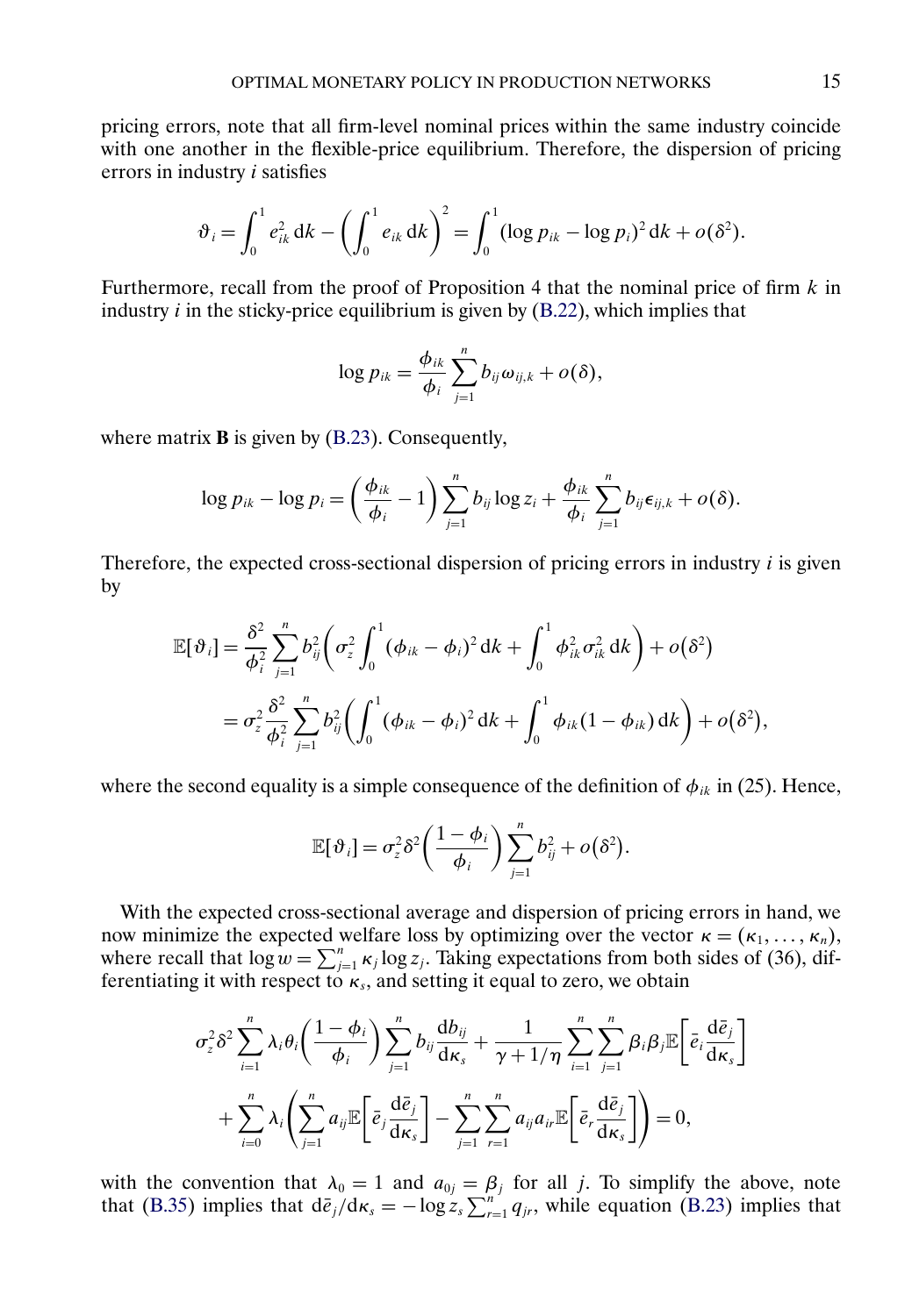<span id="page-15-0"></span> $db_{ij}/d\kappa_s = 0$  if  $j \neq s$ . As a result,

$$
\sum_{i=1}^{n} \lambda_{i} \theta_{i} \left( \frac{1 - \phi_{i}}{\phi_{i}} \right) \frac{d b_{is}}{d \kappa_{s}} b_{is} - \frac{1}{\gamma + 1/\eta} \left( \sum_{i=1}^{n} \sum_{j=1}^{n} \beta_{i} q_{ij} (\ell_{js} - \kappa_{s}) \right) \left( \sum_{i=1}^{n} \sum_{j=1}^{n} \beta_{i} q_{ij} \right) \n- \sum_{i=0}^{n} \sum_{j=1}^{n} \lambda_{i} a_{ij} \left( \sum_{r=1}^{n} q_{jr} (\ell_{rs} - \kappa_{s}) \right) \left( \sum_{m=1}^{n} q_{jm} \right) \n+ \sum_{i=0}^{n} \lambda_{i} \left( \sum_{j=1}^{n} \sum_{r=1}^{n} a_{ij} q_{jr} \right) \left( \sum_{j=1}^{n} \sum_{r=1}^{n} a_{ij} q_{jr} (\ell_{rs} - \kappa_{s}) \right) = 0.
$$

Since the above first-order condition has to hold for all  $s$ , it can be rewritten in matrix form as

$$
\left[\lambda' \operatorname{diag}(\theta)(\mathbf{I} - \Phi)\Phi^{-1}(\mathbf{I} - \operatorname{diag}(\mathbf{Q1}))(\mathbf{I} - \mathbf{Q}) + \frac{1}{\gamma + 1/\eta}(\beta' \mathbf{Q1})\beta'\mathbf{Q} + (\lambda'\mathbf{A} + \beta') \operatorname{diag}(\mathbf{Q1})\mathbf{Q} - \lambda' \operatorname{diag}(\mathbf{AQ1})\mathbf{AQ} - (\beta'\mathbf{Q1})\beta'\mathbf{Q}\right](\mathbf{L} - \mathbf{1}\kappa') = 0,
$$

where we are using the fact that matrix **B** defined in [\(B.23\)](#page-7-0) satisfies  $\mathbf{B} = (\mathbf{I} - \mathbf{Q})(\mathbf{1}\kappa' - \mathbf{I})$ **L**). Solving for *κ* then implies that the vector of weights *κ* in log  $w = \sum_{i=1}^{n} \kappa_i \log z_i$  that minimizes the expected welfare loss is given by  $\kappa' = \frac{\iota'}{(\iota' \alpha)}$ , where

$$
\iota' = \lambda' \operatorname{diag}(\theta)(\mathbf{I} - \Phi)\Phi^{-1}(\mathbf{I} - \operatorname{diag}(\mathbf{Q1}))( \mathbf{I} - \mathbf{Q})\mathbf{L} + \frac{1}{\gamma + 1/\eta} (\beta' \mathbf{Q1})\beta' \mathbf{QL}
$$
  
+  $\lambda' \mathbf{A} \operatorname{diag}(\mathbf{Q1})\mathbf{QL} - \lambda' \operatorname{diag}(\mathbf{AQ1})\mathbf{AQL}$   
+  $\beta' \operatorname{diag}(\mathbf{Q1})\mathbf{QL} - (\beta' \mathbf{Q1})\beta' \mathbf{QL}.$  (B.38)

Having determined the nominal wage that minimizes expected welfare loss, we next determine the price-stabilization policy that implements such a nominal wage. First, note that since  $\kappa' = \frac{\iota'}{(\iota' \alpha)}$ , we have  $\kappa' \alpha = 1$ . As a result, we can apply statement (b) of Lemma [B.1,](#page-11-0) which guarantees that the optimal nominal wage  $\log w = \sum_{i=1}^{n} \kappa_i \log z_i$  can be implemented by stabilizing the price index  $\sum_{i=1}^{n} \psi_i^* \log p_i$ , where the industry weights are given by [\(B.37\)](#page-13-0), that is,  $\psi^* = \kappa' \Phi^{-1} (\mathbf{I} - \Phi \mathbf{A})$ . Hence,

$$
\psi^{*'} = \lambda' \operatorname{diag}(\theta) \left( \mathbf{I} - \operatorname{diag}(\mathbf{Q1}) \right) \left( \Phi^{-1} - \mathbf{I} \right) + \frac{1}{\gamma + 1/\eta} \left( \beta' \mathbf{Q1} \right) \beta' \mathbf{L} \left( \Phi^{-1} - \mathbf{I} \right) + \left( \lambda' \mathbf{A} \operatorname{diag}(\mathbf{Q1}) - \lambda' \operatorname{diag}(\mathbf{AQ1}) \mathbf{A} \right) \mathbf{L} \left( \Phi^{-1} - \mathbf{I} \right) + \left( \beta' \operatorname{diag}(\mathbf{Q1}) - \left( \beta' \mathbf{Q1} \right) \beta' \right) \mathbf{L} \left( \Phi^{-1} - \mathbf{I} \right),
$$
 (B.39)

where we are using matrix identities  $QL\Phi^{-1}(I - \Phi A) = L(\Phi^{-1} - I)$  and  $(I - Q)L\Phi^{-1}(I \Phi$ A) = **I**. Next, note that the definition of  $\rho$  in (28) implies that  $Q$ **1** = **1** −  $\Phi$  $\rho$ . Therefore,

$$
\psi^{*'} = \lambda'(\mathbf{I} - \mathbf{\Phi}) \operatorname{diag}(\theta) \operatorname{diag}(\rho) + \left(\frac{1 - \beta' \mathbf{\Phi} \rho}{\gamma + 1/\eta}\right) \lambda'(\mathbf{\Phi}^{-1} - \mathbf{I})
$$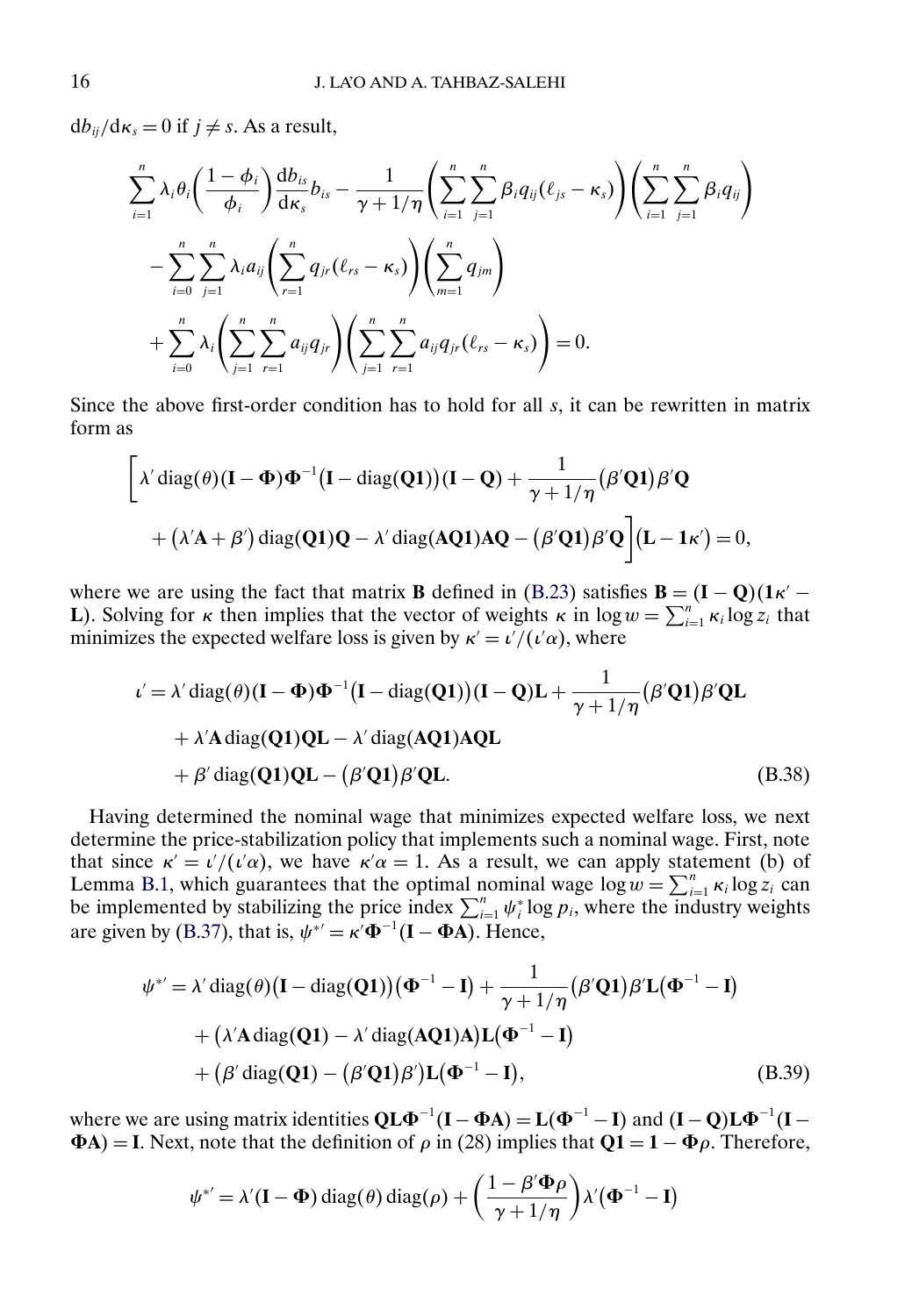+ 
$$
\lambda' (\mathbf{A} - \mathbf{A} \mathbf{\Phi} \operatorname{diag}(\rho) - \operatorname{diag}(\mathbf{A} \mathbf{1} - \mathbf{A} \mathbf{\Phi} \rho) \mathbf{A}) \mathbf{L} (\mathbf{\Phi}^{-1} - \mathbf{I})
$$
  
+  $((\beta' \mathbf{\Phi} \rho) \beta' - \beta' \mathbf{\Phi} \operatorname{diag}(\rho)) \mathbf{L} (\mathbf{\Phi}^{-1} - \mathbf{I}).$ 

Since  $\mathbf{A}\Phi\rho = \rho - (\mathbf{I} - \mathbf{A})\mathbf{1}$ , we have  $\mathbf{A} - \mathbf{A}\Phi \text{diag}(\rho) - \text{diag}(\mathbf{A}\mathbf{1})\mathbf{A} + \text{diag}(\mathbf{A}\Phi\rho)\mathbf{A} =$  $diag(\rho)$ **A** − **A** $\Phi$  diag( $\rho$ ). As a result,

$$
\psi^{*'} = \lambda'(\mathbf{I} - \Phi) \operatorname{diag}(\theta) \operatorname{diag}(\rho) + \left(\frac{1 - \beta' \Phi \rho}{\gamma + 1/\eta}\right) \lambda'(\Phi^{-1} - \mathbf{I})
$$
  
+ 
$$
\lambda'(\operatorname{diag}(\rho) \mathbf{A} - \mathbf{A} \Phi \operatorname{diag}(\rho)) \mathbf{L}(\Phi^{-1} - \mathbf{I}) + ((\beta' \Phi \rho) \beta' - \beta' \Phi \operatorname{diag}(\rho)) \mathbf{L}(\Phi^{-1} - \mathbf{I}).
$$

Noting that  $\lambda'$ **A** =  $\lambda'$  –  $\beta'$  and  $\rho_0 = \beta'$ **Φ** $\rho$ , we can simplify the above equation as

$$
\psi^{*'} = \lambda'(\mathbf{I} - \mathbf{\Phi}) \operatorname{diag}(\theta) \operatorname{diag}(\rho) + \left(\frac{1 - \rho_0}{\gamma + 1/\eta}\right) \lambda'(\mathbf{\Phi}^{-1} - \mathbf{I})
$$

$$
+ \lambda'((\mathbf{I} - \mathbf{\Phi}) \operatorname{diag}(\rho)\mathbf{L} + \rho_0 \mathbf{I} - \operatorname{diag}(\rho))(\mathbf{\Phi}^{-1} - \mathbf{I}).
$$

Consequently, the weight on the price of industry s in the optimal price-stabilization policy satisfies

$$
\psi_s^* = (1/\phi_s - 1) \Bigg[ \lambda_s \phi_s \theta_s \rho_s + \lambda_s \bigg( \frac{1 - \rho_0}{\gamma + 1/\eta} \bigg) + \sum_{i=1}^n (1 - \phi_i) \lambda_i \rho_i \ell_{is} + (\rho_0 - \rho_s) \lambda_s \Bigg],
$$

an expression that coincides with (39).

# *Proof of Proposition 7*

Since *i* and *j* are upstream symmetric, it is immediate that  $\rho_i = \rho_j$ . Furthermore, the fact that they are downstream symmetric implies that they have identical Domar weights, that is,  $\lambda_i = \lambda_j$ . As a result, equations (40)–(42) in Theorem 2 imply that if  $\phi_i < \phi_j$ , then  $\psi_i^{\text{o.g.}} > \psi_j^{\text{o.g.}}, \psi_i^{\text{across}} > \psi_j^{\text{across}}, \text{ and } \psi_i^{\text{within}} > \psi_j^{\text{within}}.$  Putting the three inequalities together then guarantees that  $\psi_i^* > \psi_j^*$ .

#### *Proof of Proposition 8*

Since  $i$  and  $j$  are downstream symmetric, they have identical Domar weights, that is,  $\lambda_i = \lambda_j = \lambda$ . In addition, recall that, by assumption,  $\phi_i = \phi_j = \phi$ . Therefore, equation (40) implies that  $\psi_i^{\text{o.g.}} = \psi_j^{\text{o.g.}}$ . Furthermore, equation (42) implies

$$
\psi_i^{\text{across}} - \psi_j^{\text{across}} = (1/\phi - 1) \sum_{s=1}^n (1 - \phi_s) \lambda_s \rho_s(\ell_{si} - \ell_{sj}) = 0,
$$

where once again we are using the assumptions that  $i$  and  $j$  are downstream symmetric and that  $\phi_i = \phi_j = \phi$ . Finally, equation (41) and the assumption that  $\theta_i = \theta_j = \theta$  implies

$$
\psi_i^{\text{within}} - \psi_j^{\text{within}} = (1 - \phi) \lambda \theta (\rho_i - \rho_j).
$$

Thus, if  $\rho_i > \rho_j$ , then  $\psi_i^{\text{within}} > \psi_j^{\text{within}}$ , and hence,  $\psi_i^* > \psi_j^*$ .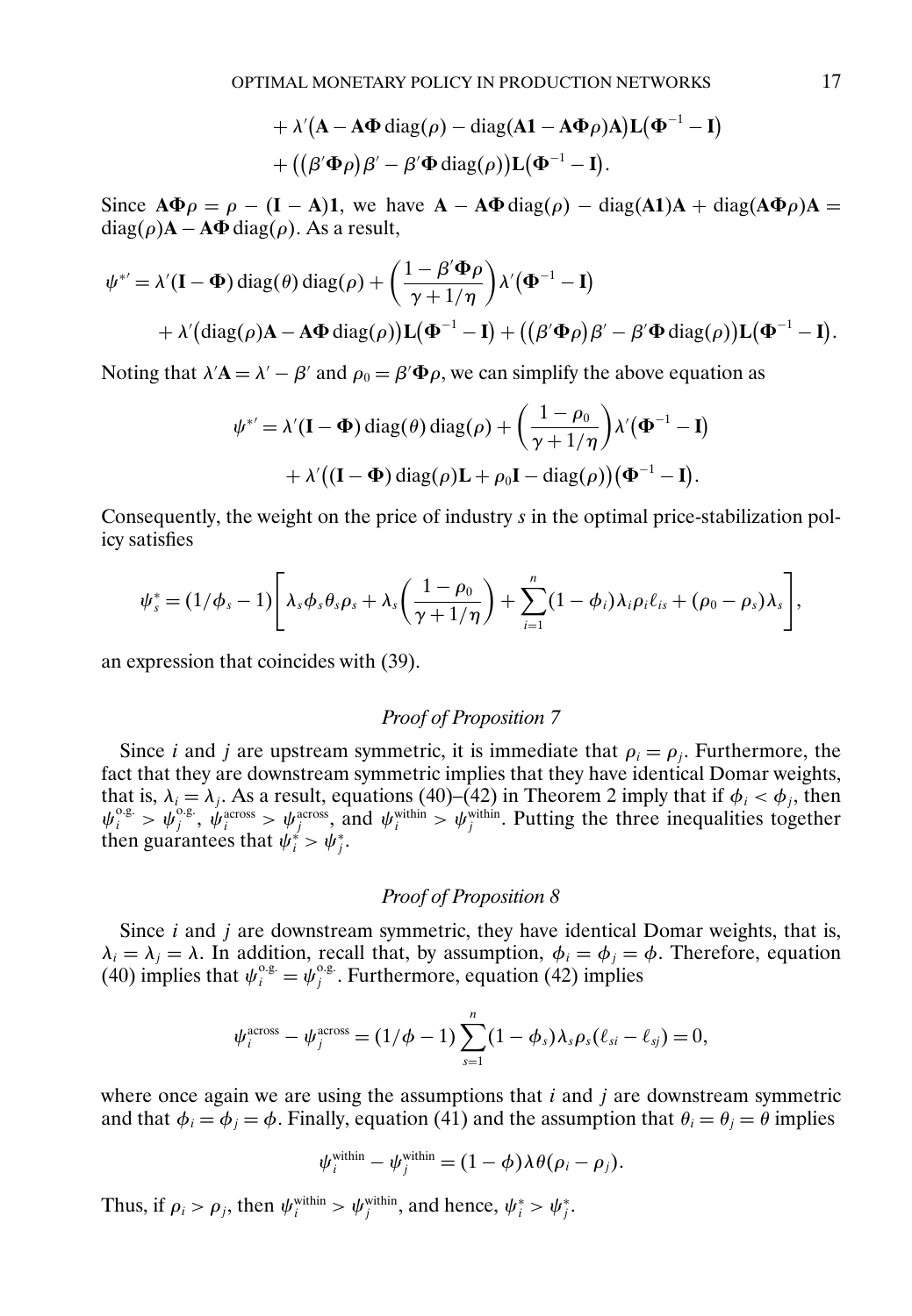#### *Proof of Proposition 9*

By assumption,  $\theta_i = \theta_j$ ,  $\phi_i = \phi_j$ , and  $\lambda_i = \lambda_j$ . Furthermore, the assumption that *i* and j are upstream symmetric implies that  $\rho_i = \rho_j$ . Therefore, equations (40) and (41) in Theorem 2 imply that  $\psi_i^{\text{o.g.}} = \hat{\psi}_j^{\text{o.g.}}$  and  $\psi_i^{\text{within}} = \psi_j^{\text{within}}$ . Turning to the dimension of policy targeting across-industry misallocation, equation (42) implies

$$
\psi_i^{\text{across}} - \psi_j^{\text{across}} = (1/\phi - 1) \sum_{s=1}^n (1 - \phi_s) \lambda_s \rho_s(\ell_{si} - \ell_{sj}),
$$

where once again we are using the fact that  $\phi_i = \phi_j = \phi$ . It is now immediate that  $\psi_i^* > \psi_j^*$ if and only if inequality (43) is satisfied.

### *Proof of Proposition 10*

Suppose  $\theta_i = \theta_j = \theta$  and  $\phi_i = \phi_j = \phi < 1$ . Also suppose industry j is the sole supplier of industry  $i$  and  $i$  is the sole customer of  $j$ . This implies that both industries have identical steady-state Domar weights. Therefore, by (40),  $\psi_i^{\delta,g} = \psi_j^{\delta,g}$ .

The fact that j is the sole supplier of i also implies that  $\rho_i = \phi_i \rho_j < \rho_j$ , where we are using the definition of upstream flexbility in (28). As a result, equation (41) implies that, in the optimal policy,  $\psi_i^{\text{within}} < \psi_j^{\text{within}}$ .

Finally, consider the component of optimal policy corresponding to interindustry misallocation. Since  $i$  and  $j$  have identical Domar weights, equation (42) implies that

$$
\psi_i^{\text{across}} - \psi_j^{\text{across}} = (1/\phi - 1) \left( (\rho_j - \rho_i) \lambda_j + \sum_{s=1}^n (1 - \phi_s) \lambda_s \rho_s (\ell_{si} - \ell_{sj}) \right).
$$

Furthermore, the assumption that j is the sole supplier of i and i is the sole customer of j implies that  $\ell_{sj} = \ell_{si} + \mathbb{I}_{\{s=j\}}$  for all s. As a result,

$$
\psi_i^{\text{across}} - \psi_j^{\text{across}} = (1/\phi - 1)\lambda_j(\phi_j \rho_j - \rho_i).
$$

Now the fact that  $\rho_i = \phi_j \rho_j$  guarantees that  $\psi_i^{\text{across}} = \psi_j^{\text{across}}$ .

### *Proof of Proposition A.1*

Recall from the proof of Lemma 2 that the nominal price set by firm  $k$  in industry  $i$  is given by  $\log p_{ik} = \mathbb{E}_{ik}[\log \mathbb{m}c_i] + o(\delta)$  as  $\delta \to 0$ . Therefore, when the production function of firms in industry  $i$  is given by (19),

$$
\log p_{ik} = \alpha_i \mathbb{E}_{ik} [\log w] - \mathbb{E}_{ik} [\log z_i] + \sum_{j=1}^n a_{ij} \mathbb{E}_{ik} [\log p_j] + o(\delta),
$$

where  $p_i$  is the nominal price of the sectoral good produced by industry j. Integrating both sides of this equation over the set of all firms in industry  $i$  implies that

$$
\log p_i = \alpha_i \int_0^1 \mathbb{E}_{ik} [\log w] \, \mathrm{d}k - \int_0^1 \mathbb{E}_{ik} [\log z_i] \, \mathrm{d}k + \sum_{j=1}^n a_{ij} \int_0^1 \mathbb{E}_{ik} [\log p_j] \, \mathrm{d}k + o(\delta).
$$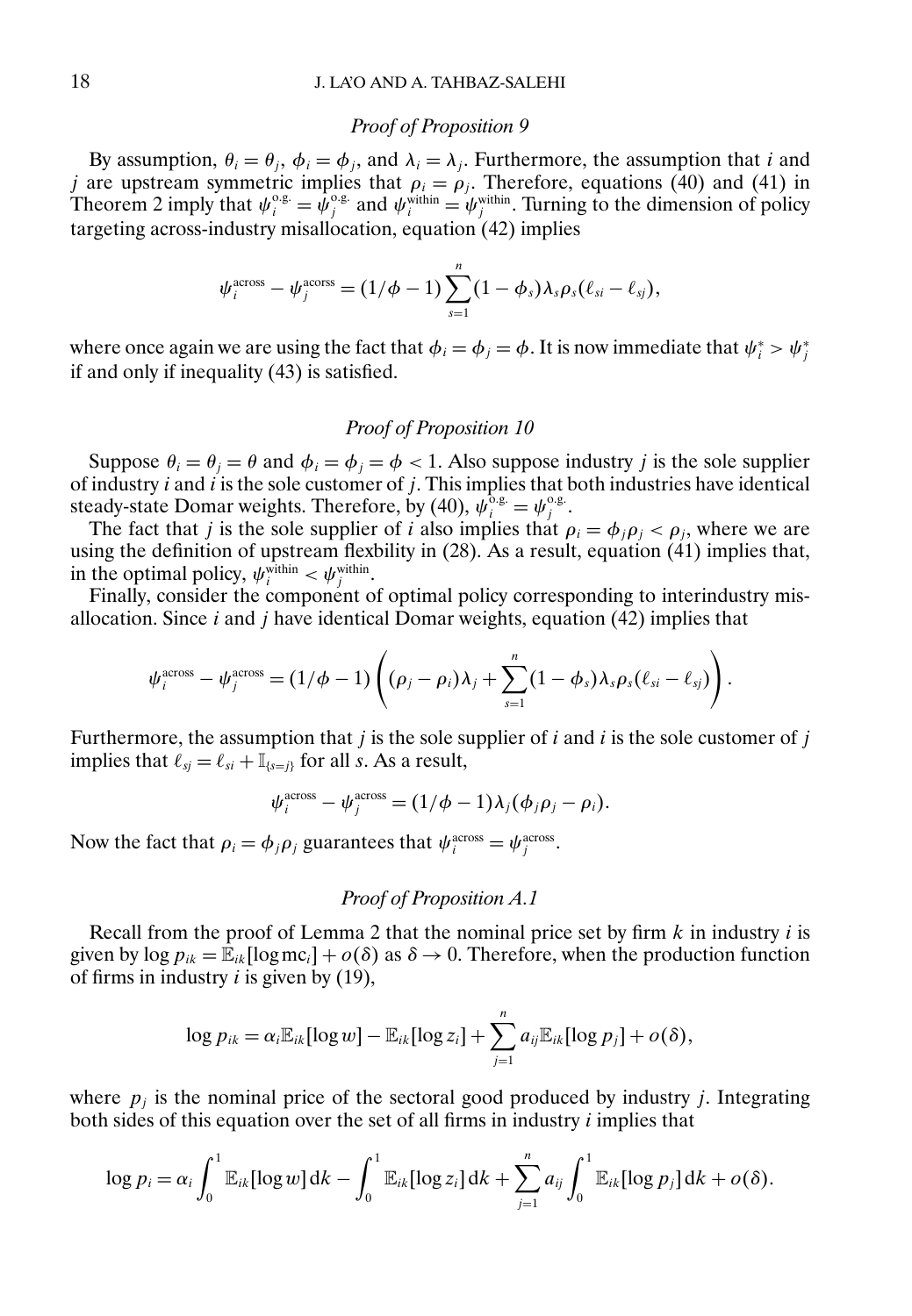Since a similar expression has to hold for the nominal price of all industries j, iterating on the above equation implies that

$$
\log p_i = \sum_{r=1}^{\infty} \bar{\mathbb{E}}_i^{(r)} [\alpha \log w] - \sum_{r=1}^{\infty} \bar{\mathbb{E}}_i^{(r)} [\log z] + o(\delta), \tag{B.40}
$$

where  $\mathbb{E}_{i}^{(r)}[\cdot]$  is defined recursively in (A.1). This, coupled with the fact that  $PC = m$  and  $\log P = \sum_{i=1}^{h} \beta_i \log p_i$ , implies that log aggregate output is given by

$$
\log C = \sum_{r=1}^{\infty} \sum_{i=1}^{n} \beta_i \bar{\mathbb{E}}_i^{(r)} [\log z] + \left( \log m - \sum_{r=1}^{\infty} \sum_{i=1}^{n} \beta_i \bar{\mathbb{E}}_i^{(r)} [\alpha \log w] \right) + o(\delta).
$$

Noting that  $m = w$  when  $\gamma = 1$  and  $\eta \rightarrow \infty$  then establishes (A.2).

### *Proof of Proposition A.2*

As a first observation, note that the log output of industry i is equal to  $\log y_i =$  $\log m - \log p_i + \log \lambda_i$ , where  $\lambda_i$  is i's Domar weight. Using [\(B.32\)](#page-10-0) to obtain a first-order approximation for  $\log \lambda_i$  leads to

$$
\log y_i = \log m - \log p_i + \log \lambda_i^* - \log \varepsilon_i + \frac{1}{\lambda_i^*} \sum_{j=1}^n \ell_{ji} \lambda_j^* \log \varepsilon_j + o(\delta).
$$

Rewriting the above in vector form, we get

$$
\log y = 1 \log w - \log p + \log \lambda^* - \left( \mathbf{I} - \Lambda^{*-1} \mathbf{L}' \Lambda^* \right) \log \varepsilon + o(\delta),
$$

where  $\Lambda^* = \text{diag}(\lambda_1^*, \dots, \lambda_n^*)$  is a diagonal matrix with diagonal elements given by industries' flexible-price Domar weights and we are using the fact that  $m = w$  when  $\gamma = 1$  and  $\eta \rightarrow \infty$ . From the above equation, it is immediate that the vector of industry-level log output under flexible-prices is given by  $\log y^* = \log w \mathbf{1} - \log p^* + \log \lambda^* + o(\delta)$ . Consequently,

$$
\log y = \log y^* - (\log p - \log p^*) - (I - \Lambda^{-1} L' \Lambda) \log \varepsilon + o(\delta),
$$

where we are using the fact that  $\lambda_i = \lambda_i^* + o(1)$ . Equation [\(B.30\)](#page-9-0) implies that  $\log \varepsilon = -(I -$ **A**)(log  $p - \log p^*$ ) +  $o(\delta)$ , or equivalently,  $\log p - \log p^* = -L \log \varepsilon + o(\delta)$ . Therefore,

$$
\log y = \log y^* + (\mathbf{A} + \mathbf{\Lambda}^{-1} \mathbf{L}' \mathbf{\Lambda} (\mathbf{I} - \mathbf{A})) \mathbf{L} \log \varepsilon + o(\delta). \tag{B.41}
$$

It is therefore sufficient to characterize  $\log \varepsilon$  in terms of model primitives. To this end, first recall that  $\log \varepsilon = -(\mathbf{I} - \mathbf{A})(\log p - \log p^*) + o(\delta)$ . Furthermore, note that  $\log$  nominal prices in the sticky and flexible-price equilibria are given by (B.40) and log  $p_i^* = \log m - \sum_{i=1}^{n} p_i^*$  $\sum_{j=1}^{n} \ell_{ij} \log z_j$ , respectively. Consequently,

$$
\log \varepsilon = (\mathbf{I} - \mathbf{A}) \left( \sum_{r=1}^{\infty} \bar{\mathbb{E}}^{(r)} [\log z] - \mathbf{L} \log z \right) + (\mathbf{I} - \mathbf{A}) \left( \mathbf{1} \log m - \sum_{r=1}^{\infty} \bar{\mathbb{E}}^{(r)} [\alpha \log m] \right) + o(\delta),
$$

where  $\bar{\mathbb{E}}^{(r)}[t]$  is a vector whose *i*-th element is given by  $\bar{\mathbb{E}}^{(r)}_i[t]$ . Plugging the above into (B.41) completes the proof.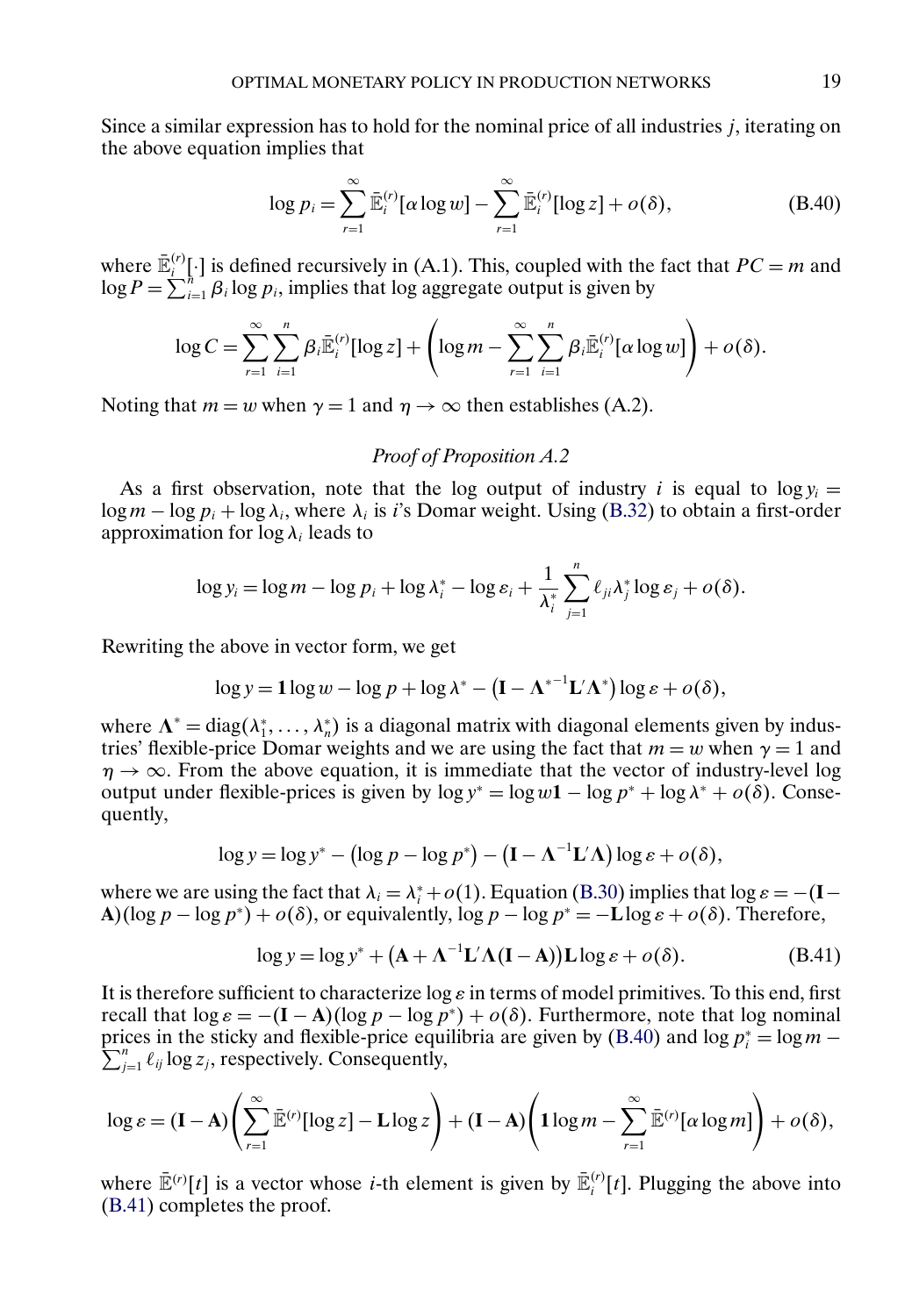#### *Proof of Proposition A.3*

<span id="page-19-0"></span>As in the proof of Theorem 2, we first determine the optimal policy by characterizing how nominal wage should optimally respond to productivity shocks. We then determine the price-stabilization policy that implements such a nominal wage.

Recall from Proposition 6 that nominal rigidities result in a welfare loss that can be approximated by (36) to a second-order approximation as  $\delta \to 0$ , where  $\bar{e}_i$  and  $\vartheta_i$  are defined in (34) and (35) and denote the cross-sectional average and cross-sectional dispersion of pricing errors in industry  $i$ , respectively. Therefore, as a first step, we determine  $\overline{e}_i$  and  $\vartheta_i$  in terms of the realized productivity shocks and the nominal wage. To this end, as in [\(B.20\)](#page-6-0) and [\(B.21\)](#page-6-0), let  $\log w = \kappa' \log z + o(\delta)$  and  $\log p = \mathbf{B} \log z + o(\delta)$  denote the log-linearization of, respectively, the nominal wage and the vector of nominal prices of sectoral goods as  $\delta \to 0$ . Furthermore, recall from Lemma 2 that, to a first-order approximation, the nominal price set by firm k in industry i is given by equation (27). Integrating both sides of  $(27)$  over all firms k in industry i implies that

$$
\log p_i = \phi_i \alpha_i \log w - \phi_i \log z_i + \phi_i \sum_{j=1}^n a_{ij} \log p_j + o(\delta),
$$

where we are using the assumption that a fraction  $\phi_i$  of firms industry *i* receive perfectly informative signals about the realization of the shocks, while the remainder  $1-\phi_i$  fraction receive no information at all. Writing the above equation in matrix form and using [\(B.20\)](#page-6-0) and [\(B.21\)](#page-6-0) leads to  $\mathbf{B} = \Phi(\alpha \kappa' - \mathbf{I} + \mathbf{A}\mathbf{B})$ . Solving for matrix **B** therefore implies that the vector of log nominal prices is given by

$$
\log p = \mathbf{B} \log z + o(\delta),\tag{B.42}
$$

where

$$
\mathbf{B} = (\mathbf{I} - \mathbf{\Phi} \mathbf{A})^{-1} \mathbf{\Phi} (\mathbf{I} - \mathbf{A}) (\mathbf{1}\kappa' - \mathbf{L}).
$$
 (B.43)

Equations (B.42) and (B.43) additionally imply that, in the absence of nominal rigidities, the vector of log nominal prices is  $\log p^* = (\mathbf{1} \kappa' - \mathbf{L}) \log z + o(\delta)$ . Therefore, the vector of cross-sectional average of pricing errors, defined in (34), is given by

$$
\bar{e} = \log p - \log p^* = \mathbf{Q}(\mathbf{L} - \mathbf{1}\kappa') \log z + o(\delta),\tag{B.44}
$$

where  $Q = (I - \Phi A)^{-1}(I - \Phi)$ . Next, we obtain the expression for cross-sectional dispersion of pricing errors within each industry. Since the marginal cost of firms in industry  $i$  is given by  $\log m c_i = \alpha_i \log w - \log z_i + \sum_{i=1}^n a_{ij} \log p_i$ , equation (B.42) implies that

$$
\log mc = (\alpha \kappa' - \mathbf{I} + \mathbf{AB}) \log z + o(\delta) = \Phi^{-1} \log p + o(\delta). \tag{B.45}
$$

Furthermore, the assumption that a fraction  $\phi_i$  of firms in industry i can set their prices flexibly implies that the cross-sectional dispersion of pricing errors in industry  $i$  is equal to  $\vartheta_i = \phi_i (\log m c_i - \log p_i)^2 + (1 - \phi_i)(\log p_i)^2 = (1/\phi_i - 1)(\log p_i)^2 + o(\delta^2)$ , where the second equality follows from (B.45). Consequently, using (B.42), we obtain

$$
\mathbb{E}[\vartheta_i] = \delta^2 (1/\phi_i - 1) b_i' \Sigma b_i + o(\delta^2), \tag{B.46}
$$

where  $b_i'$  is the *i*th row of matrix **B** in (B.42) and  $\Sigma$  denotes the variance-covariance matrix of log productivity shocks.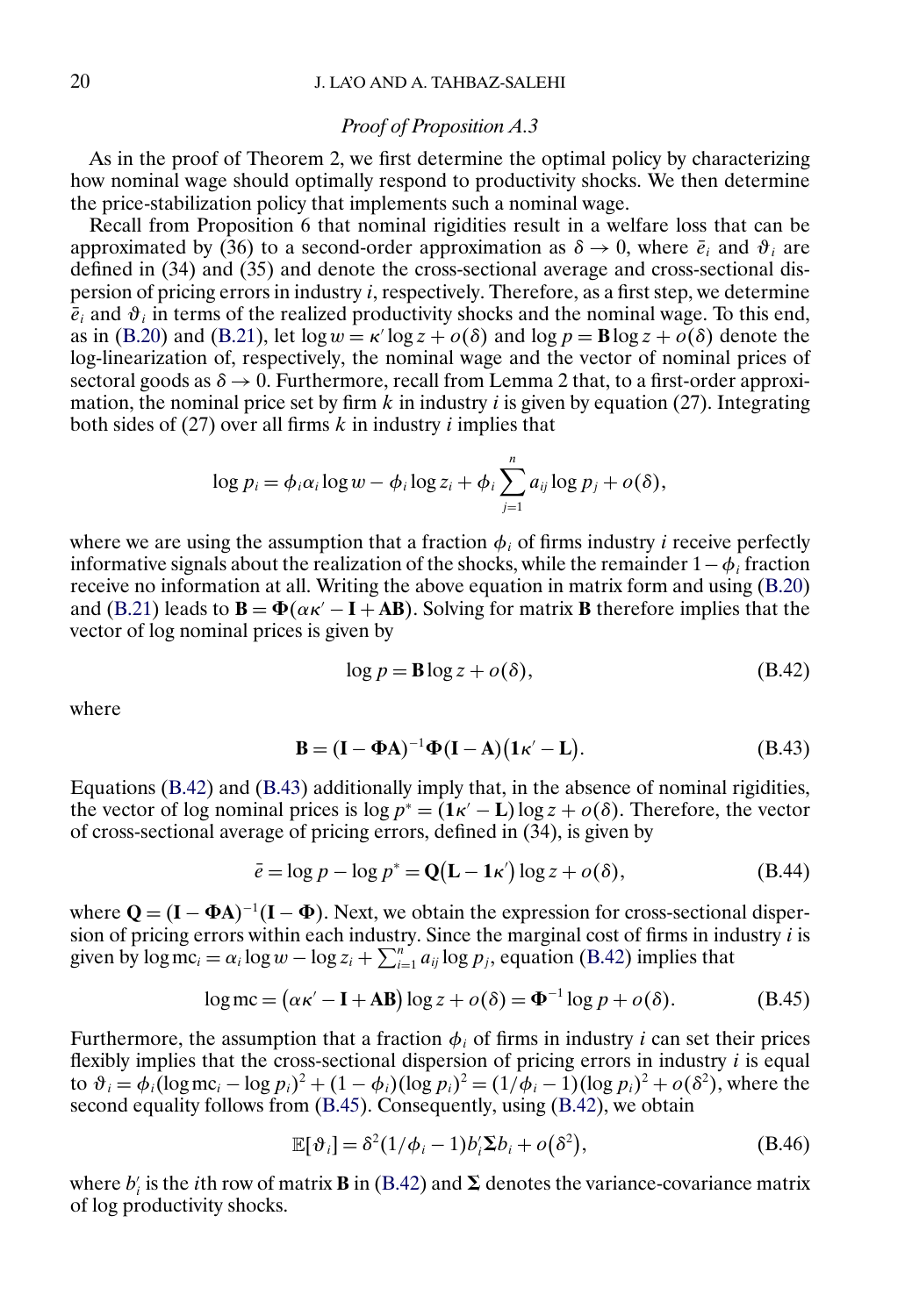With the expressions for the cross-sectional average and dispersion of pricing errors in hand, we next turn to determining the expected welfare loss under an arbitrary policy. Recall from Proposition 6 that, to a second-order approximation as  $\delta \to 0$ , welfare loss is given by (36). Therefore, using [\(B.46\)](#page-19-0), we can write the expected welfare loss as

$$
\mathbb{E}[W - W^*] = -\frac{1}{2} \bigg[ \delta^2 \lambda' \operatorname{diag}(\theta) (\Phi^{-1} - \mathbf{I}) \operatorname{diag}(\mathbf{B} \Sigma \mathbf{B}') \n+ \frac{1}{\gamma + 1/\eta} \beta' \mathbb{E} [\bar{e} \bar{e}'] \beta + (\lambda' \mathbf{A} + \beta') \operatorname{diag}(\mathbb{E} [\bar{e} \bar{e}']) \n- \lambda' \operatorname{diag}(\mathbf{A} \mathbb{E} [\bar{e} \bar{e}'] \mathbf{A}') - \beta' \mathbb{E} [\bar{e} \bar{e}] \beta \bigg].
$$

Note that equation [\(B.44\)](#page-19-0) implies that  $d\bar{e}/d\kappa_s = -Q1\log z_s$ . Therefore, differentiating the expected welfare loss with respect to vector  $\kappa$  and setting it equal to zero implies that

$$
\Sigma B'(\mathbf{I} - \text{diag}(\mathbf{Q1}))(\Phi^{-1} - \mathbf{I}) \text{ diag}(\theta) \lambda - \frac{1}{\gamma + 1/\eta} \Sigma(\mathbf{L}' - \kappa \mathbf{I}') \mathbf{Q}' \beta \beta' \mathbf{Q1} \n- \Sigma(\mathbf{L}' - \kappa \mathbf{I}') \mathbf{Q}' \text{ diag}(\mathbf{Q1})(\mathbf{A}' \lambda + \beta) + \Sigma(\mathbf{L}' - \kappa \mathbf{I}') \mathbf{Q}' \mathbf{A}' \text{ diag}(\mathbf{AQ1}) \lambda \n+ \Sigma(\mathbf{L}' - \kappa \mathbf{I}') \mathbf{Q}' \beta \beta' \mathbf{Q1} = 0.
$$

Multiplying both sides of the above equation by  $\Sigma^{-1}$  from the left and replacing for **B**' in the first term from [\(B.43\)](#page-19-0) implies that

$$
-(L' - \kappa 1')(I - Q')(I - diag(Q1))(\Phi^{-1} - I) diag(\theta)\lambda - \frac{1}{\gamma + 1/\eta}(L' - \kappa 1')Q'\beta\beta'Q1
$$
  
-(L' - \kappa 1')Q' diag(Q1)(A'\lambda + \beta) + (L' - \kappa 1')Q'A' diag(AQ1)\lambda  
+(L' - \kappa 1')Q'\beta\beta'Q1 = 0.

Solving for  $\kappa$  then implies that the vector of weights in the optimal wage-setting policy is given by  $\kappa' = \frac{\iota'}{(\iota'\alpha)}$ , where

$$
\iota' = \lambda' \operatorname{diag}(\theta)(\mathbf{I} - \Phi) \Phi^{-1} (\mathbf{I} - \operatorname{diag}(\mathbf{Q1})) (\mathbf{I} - \mathbf{Q}) \mathbf{L} + \frac{1}{\gamma + 1/\eta} (\beta' \mathbf{Q1}) \beta' \mathbf{Q} \mathbf{L}
$$
  
+  $\lambda' \mathbf{A} \operatorname{diag}(\mathbf{Q1}) \mathbf{Q} \mathbf{L} - \lambda' \operatorname{diag}(\mathbf{AQ1}) \mathbf{A} \mathbf{Q} \mathbf{L} + \beta' \operatorname{diag}(\mathbf{Q1}) \mathbf{Q} \mathbf{L} - (\beta' \mathbf{Q1}) \beta' \mathbf{Q} \mathbf{L}.$ 

The above expression is identical to equation [\(B.38\)](#page-15-0). Therefore, the optimal pricestabilization policy coincides with the policy in (39).

#### *Proof of Proposition A.4*

We prove this result by establishing that the policy that minimizes the welfare loss (36) (i.e., the optimal policy) coincides with the policy that minimizes the volatility of the target price index  $\sum_{i=1}^{n} \psi_i^* \log p_i$ , with weights given by (39). Note that since  $\gamma = 1$  and  $\eta \to \infty$ , the nominal aggregate demand,  $m$ , is equal to the nominal wage,  $w$ . As a result, without loss of generality, we can parameterize the set of policies by vector  $\kappa = (\kappa_1, ..., \kappa_n)'$ , where  $\log w = \sum_{i=1}^{n} \kappa_i \hat{\omega}_i$  and  $\hat{\omega}_i$  is monetary authority's signal given by (A.6).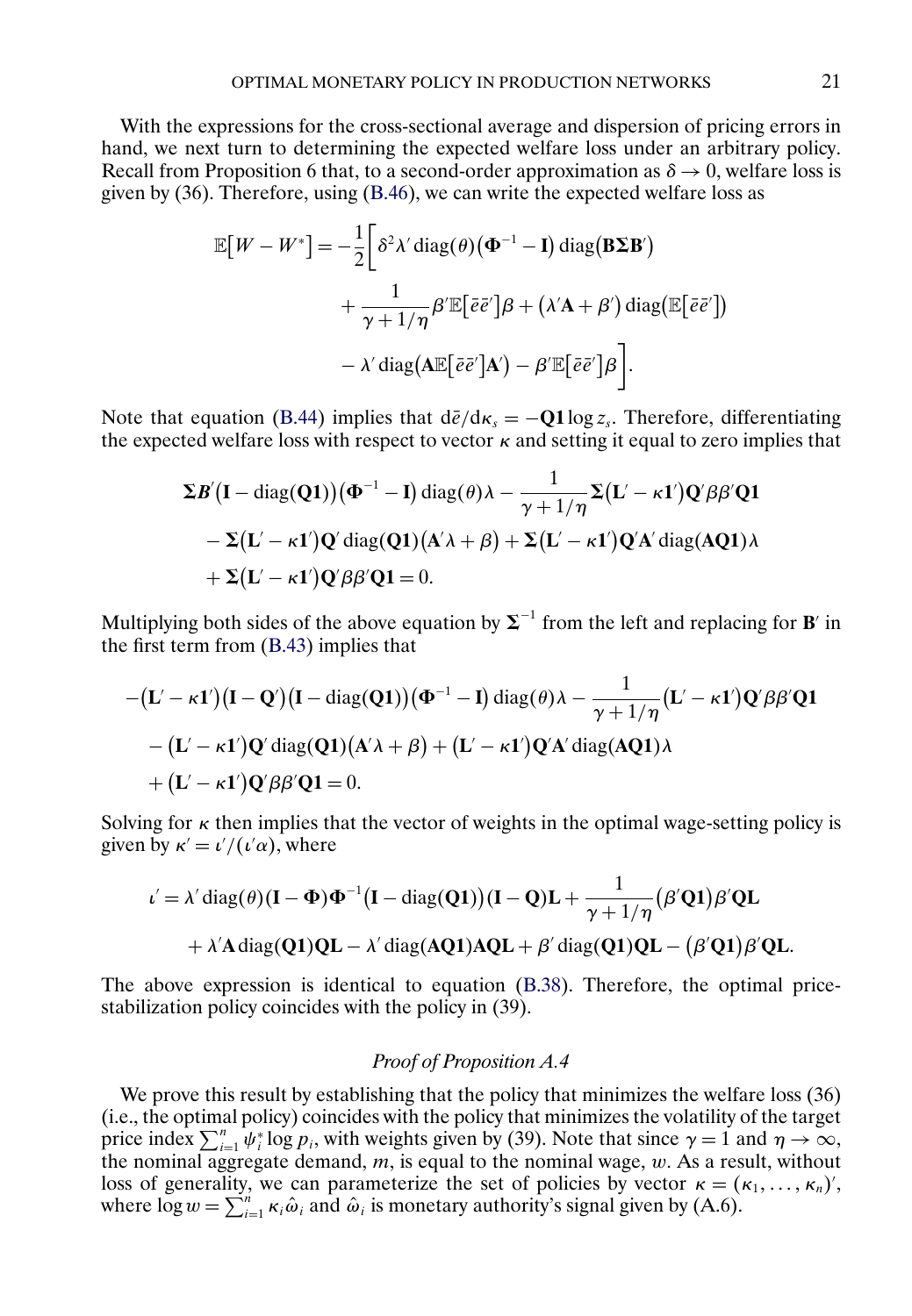<span id="page-21-0"></span>*Minimizing the Volatility of Target Price Index.* We first characterize the policy that minimizes the volatility of the target price index  $\sum_{i=1}^{n} \psi_i^* \log p_i$ .

By assumption, fraction  $\phi_i$  of firms in industry i can set their prices flexibly, while the remaining  $1 - \phi_i$  fraction are subject to full nominal rigidities. As a result, the log nominal price of industry *i* satisfies  $\log p_i = \phi_i(\alpha_i \log w - \log z_i + \sum_{j=1}^n a_{ij} \log p_j)$ . Writing this equation in matrix form and solving for the vector of log nominal prices, we get

$$
\log p = (\mathbf{I} - \mathbf{\Phi} \mathbf{A})^{-1} \mathbf{\Phi} (\mathbf{I} - \mathbf{A}) (\mathbf{1} \log w - \mathbf{L} \log z). \tag{B.47}
$$

Next, recall that the vector of industry weights  $\psi^*$  satisfies [\(B.39\)](#page-15-0). As a result,

$$
\sum_{i=1}^n \psi_i^* \log p_i = v'(\log w - \text{L} \log z),
$$

where

$$
v' = \lambda' \left[ \text{diag}(\theta) \left( \mathbf{I} - \text{diag}(\mathbf{Q1}) \right) \left( \mathbf{I} - \mathbf{A} \right) + \text{diag}(\mathbf{Q1}) - \text{diag}(\mathbf{AQ1}) \mathbf{A} \right] \mathbf{Q} \tag{B.48}
$$

and we are using the following identity:  $L(I - \Phi) \Phi^{-1} (I - \Phi A)^{-1} \Phi (I - A) = Q$ . Since  $\log w = \kappa' \hat{\omega} = \kappa' (\log z + \hat{\epsilon})$ , the volatility of the target price index is equal to

$$
\text{var}\left(\sum_{s=1}^n \psi_s^* \log p_s\right) = \delta^2 \sigma_z^2 \|\boldsymbol{v}' (\mathbf{L} - \mathbf{1}\boldsymbol{\kappa}')\|_2^2 + \delta^2 \hat{\sigma}^2 \|\boldsymbol{v}' \mathbf{1}\boldsymbol{\kappa}'\|_2^2.
$$

Optimizing the above with respect to  $\kappa$  implies that the policy that minimizes the volatility of the target price index is given by

$$
\kappa' = \frac{\sigma_z^2}{\sigma_z^2 + \hat{\sigma}^2} \frac{v' \mathbf{L}}{v' \mathbf{1}},\tag{B.49}
$$

where  $v$  is given by (B.48).

*Optimal Policy.* We next characterize the optimal policy and show that it coincides with policy (B.49), which minimizes the volatility of the target price index.

By Proposition 6, welfare loss due to the presence of nominal rigidities is given by (36). Therefore, when  $\gamma = 1$  and  $\eta \rightarrow \infty$ , the expected welfare loss is equal to

$$
\mathbb{E}[W - W^*] = -\frac{1}{2}\lambda' \left(\text{diag}(\theta)\mathbb{E}[\theta] + \text{diag}(\mathbb{E}[\bar{e}\bar{e}']) - \text{diag}(\mathbf{A}\mathbb{E}[\bar{e}\bar{e}']\mathbf{A}')\right) + o(\delta^2), \quad \text{(B.50)}
$$

where  $\bar{e}$  and  $\vartheta$  denote the vectors of cross-sectional mean and dispersion of pricing errors defined in (34) and (35), respectively.

To determine the right-hand side of (B.50), we make two observations. First, note that  $\bar{e} = \mathbf{Q}(\mathbf{L}\log z - \mathbf{1}\log w)$ , where  $\mathbf{Q} = (\mathbf{I} - \mathbf{\Phi}\mathbf{A})^{-1}(\mathbf{I} - \mathbf{\Phi})$ . This follows from the fact that the vectors of log nominal prices in the sticky- and flexible-price equilibria are given by (B.47) and  $\log p^* = 1 \log w - L \log z$ , respectively. As a result,

$$
\mathbb{E}\big[\bar{e}\bar{e}'\big] = \delta^2 \sigma_z^2 \mathbf{Q} (\mathbf{L} - \mathbf{1}\kappa') (\mathbf{L}' - \kappa \mathbf{1}') \mathbf{Q}' + \delta^2 \hat{\sigma}^2 \mathbf{Q} \mathbf{1}\kappa' \kappa \mathbf{1}' \mathbf{Q}',
$$
(B.51)

where we are using the fact that  $\log w = \sum_{i=1}^{n} \kappa_i \hat{\omega}_i$ . Second, since a fraction  $\phi_i$  of firms in industry *i* can set their prices flexibly, while the remaining  $1 - \phi_i$  fraction face full nominal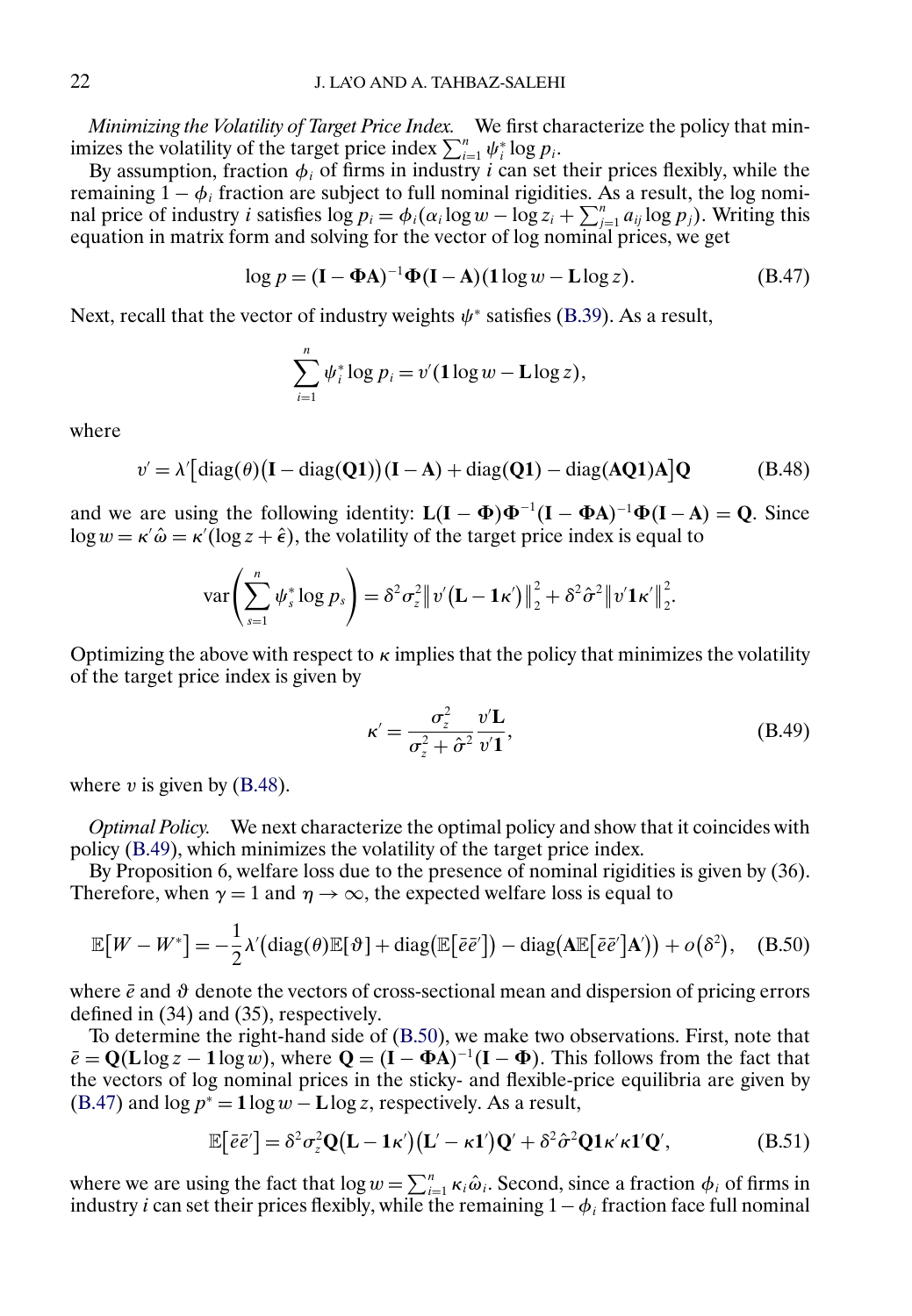<span id="page-22-0"></span>

| $(\eta, \gamma, \phi_w)$ | Optimal<br>Policy | Output-Gap<br>Stabilization | Consumption<br>Weighted | Domar<br>Weighted | Stickiness-Adjusted<br><b>CPI</b> |
|--------------------------|-------------------|-----------------------------|-------------------------|-------------------|-----------------------------------|
| (0.5, 0.1, 0.25)         | 0.64              | 0.65                        | 1.42                    | 1.30              | 1.26                              |
| (0.5, 0.1, 0.30)         | 0.64              | 0.65                        | 1.18                    | 1.09              | 1.03                              |
| (0.5, 1, 0.25)           | 0.64              | 0.64                        | 1.25                    | 1.17              | 1.13                              |
| (0.5, 1, 0.30)           | 0.63              | 0.64                        | 1.08                    | 1.02              | 0.97                              |
| (0.5, 2, 0.25)           | 0.63              | 0.64                        | 1.15                    | 1.10              | 1.05                              |
| (0.5, 2, 0.30)           | 0.63              | 0.64                        | 1.03                    | 0.97              | 0.93                              |
| (1, 0.1, 0.25)           | 0.65              | 0.65                        | 1.79                    | 1.63              | 1.53                              |
| (1, 0.1, 0.30)           | 0.64              | 0.66                        | 1.41                    | 1.27              | 1.18                              |
| (1, 1, 0.25)             | 0.64              | 0.65                        | 1.37                    | 1.27              | 1.22                              |
| (1, 1, 0.30)             | 0.64              | 0.65                        | 1.16                    | 1.07              | 1.02                              |
| (1, 2, 0.25)             | 0.63              | 0.64                        | 1.20                    | 1.14              | 1.09                              |
| (1, 2, 0.30)             | 0.63              | 0.64                        | 1.06                    | 1.00              | 0.96                              |
| (2, 0.1, 0.25)           | 0.66              | 0.67                        | 2.52                    | 2.21              | 2.03                              |
| (2, 0.1, 0.30)           | 0.65              | 0.67                        | 1.85                    | 1.59              | 1.46                              |
| (2, 1, 0.25)             | 0.64              | 0.65                        | 1.49                    | 1.37              | 1.30                              |
| (2, 1, 0.30)             | 0.64              | 0.65                        | 1.23                    | 1.13              | 1.07                              |
| (2, 2, 0.25)             | 0.64              | 0.64                        | 1.24                    | 1.17              | 1.12                              |
| (2, 2, 0.30)             | 0.63              | 0.64                        | 1.08                    | 1.02              | 0.97                              |

TABLE C.I EXPECTED WELFARE LOSS UNDER VARIOUS POLICIES.

*Note*: The table reports the expected welfare loss due to the presence of nominal rigidities under various monetary policies as a percentage of steady-state consumption. The expected welfare loss is calculated by simulating the exact model for 10,000 draws of the vector of productivity shocks. Parameters  $\eta$ ,  $\gamma$ , and  $\phi_w$  denote the Frisch elasticity of labor supply, the household's coefficient of relative risk aversion, and the degree of wage flexibility, respectively.

rigidities, price dispersion in industry *i* is equal to  $\vartheta_i = (1/\phi_i - 1) \log^2 p_i$ , where the log nominal price of industry  $i$  in the sticky-price equilibrium satisfies [\(B.47\)](#page-21-0). As a result,

$$
\mathbb{E}[\vartheta] = \delta^2(\Phi^{-1} - \mathbf{I}) \operatorname{diag}((\mathbf{I} - \mathbf{Q})[\sigma_z^2(\mathbf{L} - \mathbf{1}\kappa)(\mathbf{L}' - \kappa \mathbf{1}') + \hat{\sigma}^2 \mathbf{1}\kappa'\kappa \mathbf{1}'](\mathbf{I} - \mathbf{Q}')). \quad (B.52)
$$

With the expressions in [\(B.51\)](#page-21-0) and (B.52) in hand, we then minimize the expected welfare loss [\(B.50\)](#page-21-0) with respect to  $\kappa$ , leading to the corresponding first-order condition:  $\sigma_z^2 v'(1\kappa' - L) + \hat{\sigma}^2 v' 1\kappa' = 0$ , where v is defined in [\(B.48\)](#page-21-0). This, in turn implies that the policy that minimizes the expected welfare loss is given by  $\kappa' = \frac{\sigma_z^2}{(\sigma_z^2 + \hat{\sigma}^2)v'} \nu'$ **L**, which coincides with policy [\(B.49\)](#page-21-0), which minimizes the volatility of target price index  $\sum_{i=1}^{n} \psi_i^* \log p_i$ .

### APPENDIX C: ROBUSTNESS CHECKS

This Appendix contains some robustness checks for our quantitative analysis, where we report the expected welfare loss under the optimal policy and the four alternative policies considered in Section 5 for different parameter values. We calculate the expected welfare loss of each of the five policies (relative to the flexible-price equilibrium and measured as a fraction of steady-state consumption) by simulating the exact model for 10,000 draws of the vector of productivity shocks. We consider parameter values on a grid with  $\eta \in$ {0.5, 1, 2},  $\gamma \in \{0.1, 1, 2\}$ , and  $\phi_w \in \{0.25, 0.30\}$ , where  $\eta$ ,  $\gamma$ , and  $\phi_w$  denote the Frisch elasticity of labor supply, the household's coefficient of relative risk aversion, and the degree of wage flexibility, respectively. Aside from the values discussed in the main body of the paper, we choose the remaining parameter values as follows. We consider  $\eta = 0.5$